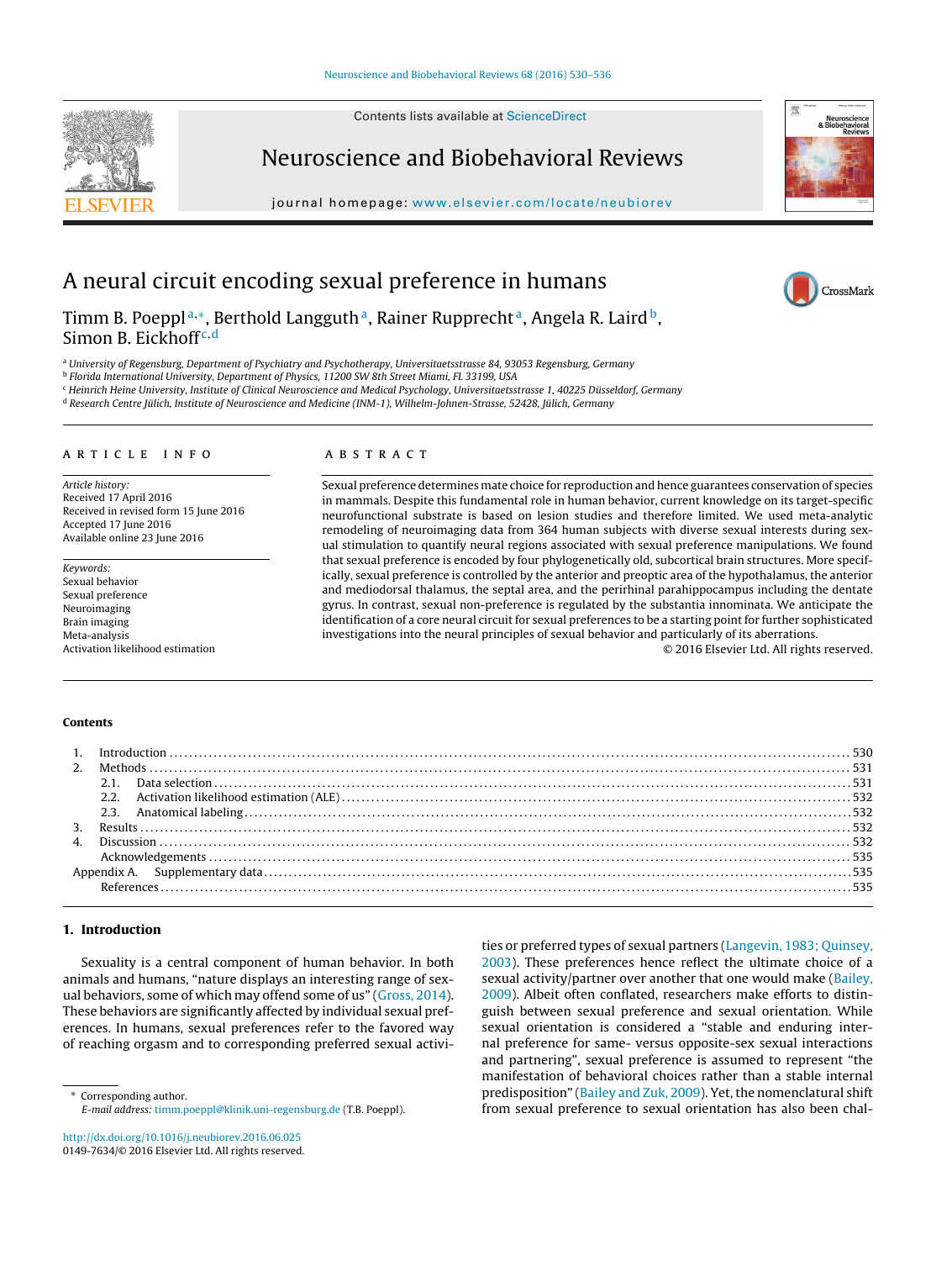lenged. Particularly, it has been noted that it may overemphasize biological determination while neglecting psychological and sociocultural dimensions, but on the other hand also disregard that "choices are seldom if ever entirely volitional" (De Cecco and Parker, [1995\).](#page-5-0) The debate on definitions seems heated at times, and it has been noted that a consistent definition of sexual orientation is still lacking [\(Moser,](#page-5-0) [2016\).](#page-5-0) Nobody may disagree that heteroand homosexuality represent sexual orientations ([Moser,](#page-5-0) [2016\).](#page-5-0) However, the notion of, for instance, asexuality [\(Bogaert,](#page-5-0) [2015\)](#page-5-0) and pedophilia ([Seto,](#page-5-0) [2012\)](#page-5-0) as sexual orientations or the consideration of absence of sexual orientation in women ([Bailey,](#page-5-0) [2009\)](#page-5-0) are highly controversial. This mini-review is not limited to same-sex and opposite-sex preferences (i.e., sexual orientation) but includes also sexual preferences relating to other variables such as age (i.e., disorders of sexual preference). Therefore, it employs the term and refers to sexual preference as the preferred way of reaching orgasm concerning particular sexual activities or types of partners ([Langevin,](#page-5-0) [1983;](#page-5-0) [Quinsey,](#page-5-0) [2003\).](#page-5-0)

Evidence for influence of epi-/genetic mechanisms but also of emotional maternal bond have fueled the controversial debate over the origin of sexual preferences, which has centered on the nature vs. nurture dichotomy ([Hamer](#page-5-0) et [al.,](#page-5-0) [1993;](#page-5-0) [Kendrick](#page-5-0) et [al.,](#page-5-0) [1998;](#page-5-0) [Liu](#page-5-0) et [al.,](#page-5-0) [2011;](#page-5-0) [Majerus](#page-5-0) et [al.,](#page-5-0) [1982;](#page-5-0) [Ngun](#page-5-0) [and](#page-5-0) [Vilain,](#page-5-0) [2014\).](#page-5-0) A quasi intermediate model between the 'nature' and 'nurture' view on the basis of genetic, hormone, and birth order studies proposes that sexual preference in humans may be stipulated in neural circuitry during early fetal development [\(Rahman,](#page-5-0) [2005\).](#page-5-0) It has therefore been advocated for a future focus on elucidating "the fundamental neural architecture underlying the target-specific direction of human sexual orientation" ([Rahman,](#page-5-0) [2005\).](#page-5-0) A postmortem study had reported that the interstitial nuclei of the anterior hypothalamus (group 3; INAH 3) were twice as large in heterosexual men as not only in heterosexual women but also in homosexual men [\(LeVay,](#page-5-0) [1991\).](#page-5-0) The inferred thesis of neuroanatomical sexual dimorphism being a biological substrate for sexual preference was further tested using modern neuroimaging techniques. Positron emission tomography (PET) and magnetic resonance imaging (MRI) showed sex-atypical (i.e., opposite-sex-like) cerebral asymmetry and functional connections (of the amygdala) in homosexual subjects [\(Savic](#page-5-0) [and](#page-5-0) [Lindström,](#page-5-0) [2008\).](#page-5-0) The findings of these pioneering experiments seem plausible, given that homosexual subjects' sexual preference is similar to that of their opposite sex. The results however leave open whether these sexually dimorphic structures are significantly involved in the functional brain response to sexual stimuli that is specific to one's sexual preference, i.e., the neural basis underlying its target-specific direction.

Notably, the only MRI study that explicitly aimed at unraveling the functional neural correlates of sexual orientation in humans found stronger neuronal response to preferred as compared to non-preferred visual sexual stimuli in the reward and motor system (including ventral striatum, centromedian thalamus, and ventral premotor cortex) but not in the suggested candidate regions [\(Ponseti](#page-5-0) et [al.,](#page-5-0) [2006\).](#page-5-0) The data currently available regarding consistently recruited areas mediating sexual preferences hence seems contradictory and the initial question remains unresolved. When however reviewing the rich corpus of studies investigating human brain response to sexual stimuli, we noticed that a considerable proportion implicitly also assessed brain activations related to sexual preference by comparing preferred with relatively nonpreferred sexual stimuli, which were used as control stimuli, in various subject groups. In other words, we became aware of the existence of an extensive data pool that seemed ideally suited for identifying neural regions associated with sexual preference manipulations when recapitulated and re-analyzed in this context.

This meta-analytic mini-review reassesses if sexual preferencerelated brain activity is actually found in regions where previous neuroanatomical studies located sexual preferencerelated changes in brain anatomy. The overlap and link between brain structure and function might serve as evidence that the candidate regions are indeed functionally involved in encoding sexual preference and related neuroanatomical variations not merely epiphenomena. Such spatial localization could provide further hints at the temporal manifestation of sexual preferences and confine the spectrum of neurotransmitters and receptors that regulate this aspect of personality ([LeVay,](#page-5-0) [1991\).](#page-5-0)

# **2. Methods**

# 2.1. Data selection

We applied a similar search and selection strategy as a previous meta-analysis of neural sexual stimulus processing in men [\(Poeppl](#page-5-0) et [al.,](#page-5-0) [2014\).](#page-5-0) A stepwise procedure to identify the relevant experimental studies was used. First, we selected studies through a standard search in the PubMed (<http://www.pubmed.gov>) and ISI Web of Science [\(http://apps.isiknowledge.com](http://apps.isiknowledge.com)) databases using the terms 'sexual' or 'erotic' in combination with 'fMRI', 'functional MRI', 'functional magnetic resonance', 'PET', 'positron emission', 'ASL', 'arterial spin labeling', 'MEG', 'magnetoencephalography', 'neuroimaging', or 'imaging'. Second, further studies were found by means of the 'related articles' function of the PubMed database and by tracing the references from the identified papers and review articles. Experiments were considered relevant when they were intended to sexually stimulate subjects. In addition, experiments had to (implicitly) isolate sexual preference or non-preference. According to the aforementioned notion that sexual preference should reflect the ultimate choice of a sexual activity/partner that one would make, sexual preference and non-preference were operationalized by the following two scenarios: (1) Experiments contrasting a sexually preferred vs. a sexually non-preferred stimulus (or vice versa for relative sexual non-preference) within a group of subjects ('sexually preferred vs. sexually non-preferred' or vice versa). (2) Experiments comparing two subject groups having different sexual preferences during adequate sexual stimulation of only one group (embodied in contrasting a sexual stimulus preferred by only one group vs. a non-sexual control stimulus). In other words, we considered (1) within-subjects contrasts that compared processing of a sexually preferred stimulus with that of a nonpreferred one and (2) between-subjects contrasts that compared two groups with diverging sexual preferences during processing of a sexual stimulus preferred by only one group. Subjects were included irrespective of sex, gender, and sexual preference, including gender identity disorders and disorders of sexual preference. Stimuli were included irrespective of sensory modality. Additionally, only experiments reporting results of whole-brain group analyses with coordinates referring to a standard reference space (Talairach-Tournoux or Montreal Neurological Institute (MNI)) were included. Results of region-of-interest analyses and studies not reporting stereotaxic coordinates were excluded.

On the basis of these search criteria, 17 studies were found to be eligible for inclusion into the meta-analyses (Supplementary Table 1**)**. Only functional magnetic resonance imaging (fMRI) and positron emission tomography (PET) but no arterial spin labeling (ASL) or magnetoencephalography (MEG) studies fulfilled our search criteria. Conceptually, it is unproblematic to include both fMRI and PET techniques because there should be no systematic bias. Although cluster sizes may be larger in PET than in fMRI, activation peaks should not systematically differ ([Eickhoff](#page-5-0) et [al.,](#page-5-0) [2009;](#page-5-0) [Feng](#page-5-0) et [al.,](#page-5-0) [2004;](#page-5-0) [Nickerson](#page-5-0) et [al.,](#page-5-0) [2001;](#page-5-0) [Xiong](#page-5-0) et [al.,](#page-5-0) [1998\).](#page-5-0) Since the here employed meta-analytic method relies on activation peaks (but not cluster sizes), no distortion of results by the inclusion of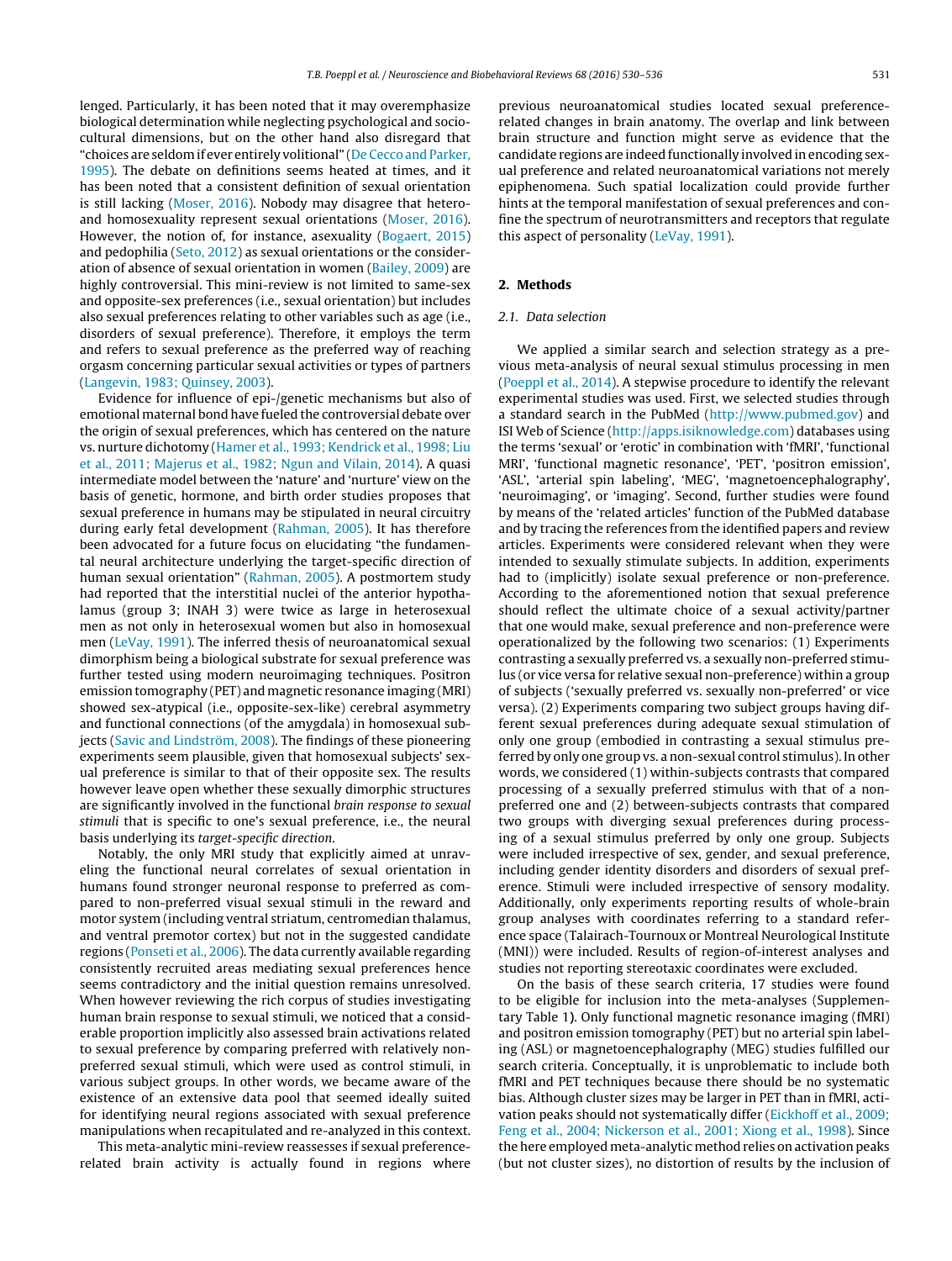

**Fig. 1.** Summary of the 312 activation foci reported in all 48 experiments included in the meta-analyses.

both imaging methods is to be expected. Non-preference of stimuli in the identified studies concerned (non-preferred) sex or age of the respective sexual stimulus. Together, these studies reported 275 activation foci obtained from 37 experiments isolating sexual preference and 37 activation foci obtained from 11 experiments isolating sexual non-preference (with a 'study' referring to a paper, an 'experiment' referring to an individual contrast reported in this paper) (Fig. 1). All subject and stimulus types were pooled in the two meta-analyses, respectively. Since transsexual and paraphilic samples may be more heterogeneous, however, we additionally computed a sub-meta-analysis of experiments addressing sexual preference without these subject groups. The corresponding metaanalysis with respect to sexual non-preference was not possible because of a too small number of available experiments. Differences in coordinate spaces (Talairach-Tournoux vs. MNI space) were accounted for by transforming coordinates reported in Talairach-Tournoux space into MNI coordinates using a linear transformation ([Laird](#page-5-0) et [al.,](#page-5-0) [2010;](#page-5-0) [Lancaster,](#page-5-0) [2007\).](#page-5-0)

### 2.2. Activation likelihood estimation (ALE)

All meta-analyses were carried out using the revised ALE algorithm for coordinate-based meta-analysis of neuroimaging results ([Eickhoff](#page-5-0) et [al.,](#page-5-0) [2012;](#page-5-0) [Turkeltaub](#page-5-0) et [al.,](#page-5-0) [2012\).](#page-5-0) This algorithm aims to identify areas with a convergence of reported coordinates across experiments that is higher than expected from a random spatial association. Reported foci are treated as centers of 3D Gaussian probability distributions capturing the spatial uncertainty associated with each focus [\(Eickhoff](#page-5-0) et [al.,](#page-5-0) [2012\).](#page-5-0) Here, the between-subject variance is weighted by the number of participants per study, since larger sample sizes should provide more reliable approximations of the "true" activation effect and should therefore be modeled by "narrower" Gaussian distributions.

Subsequently, probabilities of all foci reported of a given experiment were combined for each voxel, yielding a modeled activation (MA) map ([Fig.](#page-3-0) 2) [\(Turkeltaub](#page-6-0) et [al.,](#page-6-0) [2012\).](#page-6-0) Voxelwise ALE scores (union across these MA maps) then quantified the convergence across experiments at each location in the brain. To distinguish "true" from random convergence, ALE scores were compared to an empirical null distribution reflecting a random spatial association among allMAmaps. The resulting random-effects inference focuses on the above-chance convergence across studies rather than the clustering within a particular study [\(Eickhoff](#page-5-0) et [al.,](#page-5-0) [2009\).](#page-5-0) This null hypothesis was derived by computing the distribution that would be obtained when sampling a voxel at random from each of the MA maps and taking the union of these values in the same manner as for the (spatially contingent) voxels in the original analysis [\(Eickhoff](#page-5-0) et [al.,](#page-5-0) [2012\).](#page-5-0) The p value of a "true" ALE score was then given by the proportion of equal or higher values obtained under the null distribution. The resulting nonparametric p values were then assessed at a familywise error (FWE) corrected threshold of p < 0.05 on cluster level (cluster-forming threshold: p < 0.001 at voxel level) and transformed into z scores for display ([Eickhoff](#page-5-0) et [al.,](#page-5-0) [2012\).](#page-5-0)

#### 2.3. Anatomical labeling

For anatomical labeling, we capitalized on cytoarchitectonic maps of the human brain provided by the Statistical Parametric Mapping (SPM) Anatomy Toolbox ([Eickhoff](#page-5-0) et [al.,](#page-5-0) [2005,](#page-5-0) [2006,](#page-5-0) [2007\).](#page-5-0) Clusters were thus assigned to the most probable histologically defined area at the respective location. This probabilistic histology-based anatomical labeling is reported in the results table. References to details regarding cytoarchitecture are given in the table notes.

# **3. Results**

We systematically collected the appropriate studies. We then used activation likelihood estimation (ALE) [\(Fox](#page-5-0) et [al.,](#page-5-0) [2014\)](#page-5-0) to meta-analytically remodel available neuroimaging data from 364 subjects including healthy hetero- and homosexual individuals as well as individuals with gender identity and sexual preference disorders (i.e., transsexualism and pedophilia). Our analyses identified a robust neural pattern of activity, idiosyncratic for encoding sexual preference, that converged in four regions.

Probabilistic and histology-based anatomical allocation revealed activation peaks in the septal area, the anterior and mediodorsal thalamus, the anterior and preoptic area of the hypothalamus, and the perirhinal parahippocampus including the dentate gyrus [\(Fig.](#page-3-0) 3, [Table](#page-4-0) 1). In the subanalysis without transsexual and paraphilic subjects, convergence in the para-/hippocampus was not significant anymore, which may be due to lower statistical power or greater heterogeneity of the excluded groups. Experiments involving male, female, heterosexual, homosexual, pedophilic, and transsexual subjects contributed to the first cluster of convergent activation (septum, thalamus, hypothalamus), the second cluster (para-/hippocampal) was based on experiments involving male, female, heterosexual, homosexual, and pedophilic subjects. Both experiments using visual and experiments using olfactory stimuli contributed to both clusters of convergent activation regarding sexual preference.

In addition, we investigated the activity pattern underlying sexual non-preference, operationalized by the contrast 'sexually non-preferred vs. sexually preferred'. Here, convergence of activation localized to the substantia innominata ([Fig.](#page-3-0) 3, [Table](#page-4-0) 1). This cluster resulted from experiments comprising male, heterosexual, homosexual, and transsexual subjects. Only experiments using visual stimuli contributed to the cluster related to sexual non-preference.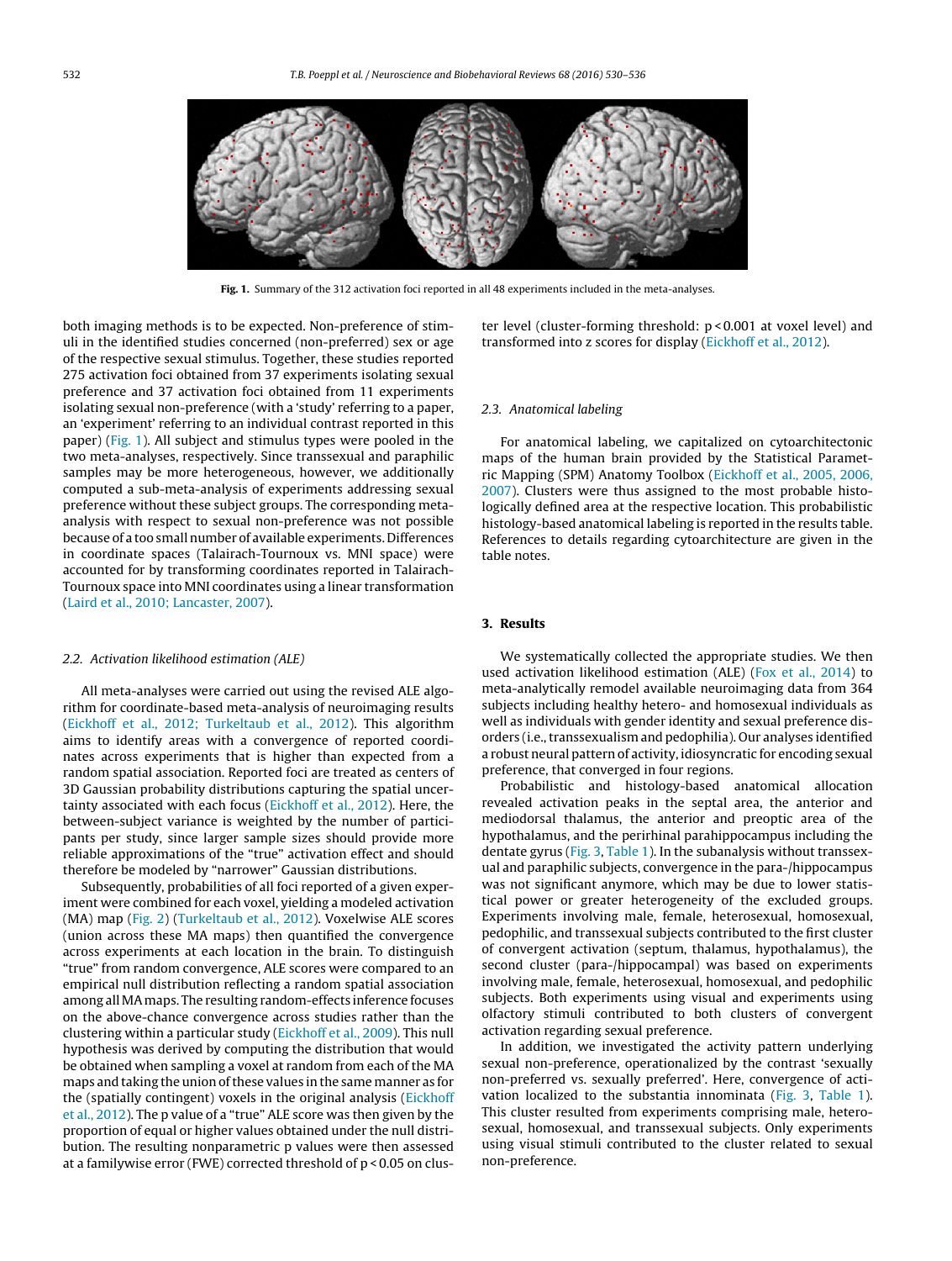<span id="page-3-0"></span>

Fig. 2. Activation likelihood estimates (ALE), reflecting, for each voxel, the union of the modeled activation (MA) maps across all experiments related to sexual preference (a) and sexual non-preference (b).



Fig. 3. Brain regions encoding sexual preference (orange) and sexual non-preference (blue). Significant clusters where the ALE analysis revealed convergence of brain activations in corresponding experiments (p < 0.05, FWE corrected; cf. [Table](#page-4-0) 1): septal area (y = 0), anterior and mediodorsal thalamus as well as anterior and preoptic area of the hypothalamus (x = −2), and dentate gyrus in the parahippocampal region (x = −28); substantia innominata (y = 4). Brain slices are shown at coordinates (x, y, z) in MNI space. (For interpretation of the references to color in this figure legend, the reader is referred to the web version of this article). ALE, activation likelihood estimation; FWE, family-wise error; MNI, Montreal Neurological Institute.

### **4. Discussion**

It is remarkable that the identified neural circuit encoding sexual preference exclusively encompasses phylogenetically old, subcortical brain structures, but no regions of the neocortex. In the light of Haeckel's notion that ontogenesis is a brief and rapid recapitulation of phylogenesis [\(Haeckel,](#page-5-0) [1899\),](#page-5-0) this distinctive neuroanatomical feature supports the view of an in utero determination of sexual

preference during early fetal development [\(Bao](#page-5-0) [and](#page-5-0) [Swaab,](#page-5-0) [2011\).](#page-5-0) The lack in involvement of cognitive cortical regions may in addition account for the immutability of sexual preferences according to current state of research. It is not surprising that the here specified regions are components of the functional neuroanatomy of psychosexual arousal [\(Poeppl](#page-5-0) et [al.,](#page-5-0) [2014;](#page-5-0) [Stoléru](#page-5-0) et [al.,](#page-5-0) [2012\).](#page-5-0) Neural networks underlying psychosexual arousal however involve also the lateral prefrontal cortex and superior parietal lobules, which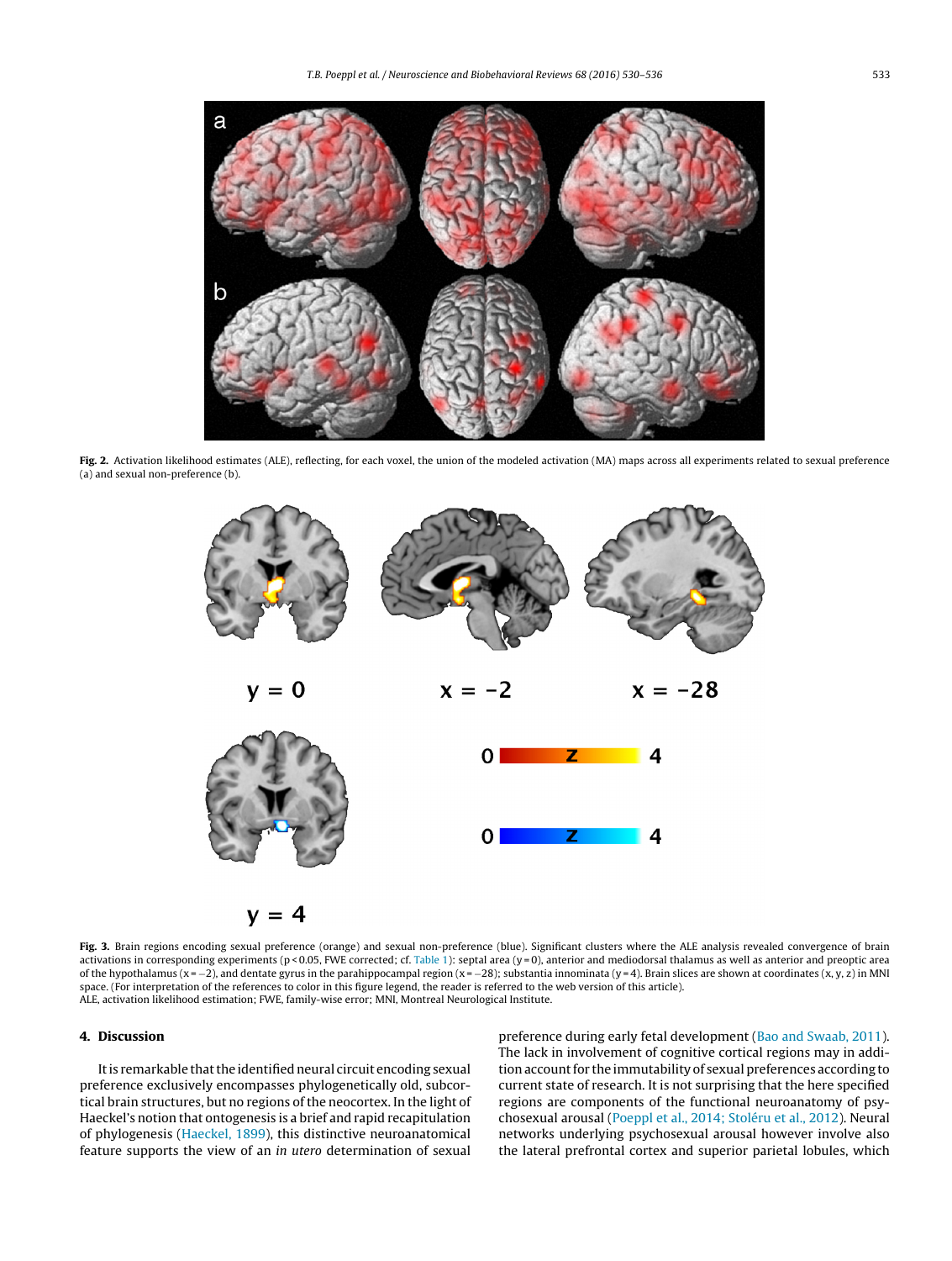<span id="page-4-0"></span>

|  | п |  |
|--|---|--|

Brain activations related to sexual preference or non-preference.

| Analysis       | Macroanatomical       | Cytoarchitectonic | Cluster Size | <b>MNI</b> Coordinates |       |       | Z Score |
|----------------|-----------------------|-------------------|--------------|------------------------|-------|-------|---------|
|                | Location              | Location          | in Voxels    | $\mathbf v$<br>A       |       | L     |         |
| Preference     | Septal area           |                   | 419          |                        | 0     |       | 5.29    |
|                | Thalamus (Temporal)   |                   |              | $-2$                   | $-6$  |       | 5.28    |
|                | Hypothalamus          |                   |              | $-2$                   | $-2$  | $-12$ | 4.06    |
|                | Para-/Hippocampus     | DG                | 127          | $-28$                  | $-38$ | $-10$ | 4.25    |
| Non-preference | Substantia innominata | $BF(Ch 1-3)$      | 87           |                        | 4     | $-14$ | 5.30    |

Convergent brain activations related to sexual preference according to ALE across 37 experiments featuring 275 foci and related to sexual non-preference according to ALE across 11 experiments featuring 37 activation foci comprising 364 subjects in total. For all analyses, FWE correction on cluster level (p < 0.05) with a cluster forming threshold of p < 0.001 (uncorrected) was applied.

ALE, activation likelihood estimation; FWE, familywise error; MNI, Montreal Neurological Institute.

For detailed information on cytoarchitectonics and conncectivity, see publications by Amunts (DG), Behrens (Thalamus-Temporal), Zaborszky (BF), and colleagues ([Amunts](#page-5-0) et [al.,](#page-5-0) [2005;](#page-5-0) [Behrens](#page-5-0) et [al.,](#page-5-0) [2003;](#page-5-0) [Zaborszky](#page-5-0) et [al.,](#page-5-0) [2008\).](#page-5-0)

have been implicated in top-down control in this context [\(Poeppl](#page-5-0) et [al.,](#page-5-0) [2014\).](#page-5-0) This neural specificity of the sexual preference network within the psychosexual arousal network could furthermore explain why sexual arousal can be contained, while sexual preference per se is not subject to deliberate control.

Our results for the first time validate preliminary evidence for the critical role of septal region and hypothalamus in human sexual behavior from lesion studies. Damage to these regions resulted not only in changes of sexual drive but also in altered sexual preferences including a variety of paraphilias ([Baird](#page-5-0) et [al.,](#page-5-0) [2007\).](#page-5-0) That also the hippocampus is part of the delineated circuit may point to a mutability of sexual preferences, given known hippocampal neurogenesis following sexual stimulation in rodents [\(Mak](#page-5-0) et [al.,](#page-5-0) [2007\).](#page-5-0) More specifically, such hippocampal neuroplasticity could be the neural substrate for discussed shaping of sexual preferences during puberty. However, the sexual hormone-related sexual dimorphism of the hippocampal subregion (i.e., the dentate gyrus) where we pinpointed convergence of activity already exists prior to puberty and therefore seems to contradict this assumption [\(Roof,](#page-5-0) [1993\).](#page-5-0) The corresponding cluster of convergent activity also comprised the left perirhinal cortex. Interestingly, gray matter of this region displays a more male-like structural pattern in homosexual women [\(Ponseti](#page-5-0) et [al.,](#page-5-0) [2007\).](#page-5-0) Together, these findings can be interpreted as support for sex-atypical prenatal androgenization in homosexual women and for early determination of sexual preference in the fetal stage on the basis of hormonal influence in general. Finally, the involvement of the (anterior and mediodorsal) thalamus is somewhat unexpected. Yet, small bilateral ischemic and isolated lesions in these thalamic subregions have been reported in a patient to cause Klüver-Bucy syndrome [\(Müller](#page-5-0) et [al.,](#page-5-0) [1999\).](#page-5-0) This syndrome is characterized by a tendency to seek sexual stimulation from unusual or inappropriate objects and typically results from lesions of the medial temporal lobe and subsequent disinhibition. Our probabilistic anatomical allocation demonstrated convergence of sexual preference-activity in a thalamic subregion that holds strong connectivity with the temporal cortices. The thalamus might hence serve as a relay communicating sexual preference to the temporal lobes and therefore be essential for behavioral transformation of its specificity.

In addition to this thalamic mechanism ensuring specificity of mate choice, the substantia innominata encodes sexual nonpreference according to our meta-analysis. This finding is in line with the observation that olfactory cues in rodents, which choose mating partners by using the olfactory system, get to the basal forebrain including the substantia innominata [\(Sakuma,](#page-5-0) [2008\).](#page-5-0) It might furthermore explain that mesoscopic gray matter alterations in this region can be associated with a sexual preference for children, i.e., subjects that are normally perceived as aversive in a sexual context [\(Schiltz](#page-5-0) et [al.,](#page-5-0) [2007\).](#page-5-0) It has to be noted that no experiments involving female subjects contributed to convergence of activation

in this region. This potential lack of distinct sexual non-preferencerelated brain activity, possibly based on regional sex-differences of structural asymmetry ([Amunts,](#page-5-0) [2007\),](#page-5-0) may be seen in line with "the idea that women are less contrained than men by a focused sexual arousal pattern" [\(Bailey,](#page-5-0) [2009\).](#page-5-0) That is, one could reason that this latitude of sexual arousal patterns in women is rooted in the absence of a neural mechanism of inhibition that directs sexual preference. However, only two of the eleven experiments ( $\approx$ 18%) included in the meta-analysis of sexual non-preference involved female subjects. The findings with respect to potential sex differences and the drawn conclusion have to be seen with caution because they could be explained by this imbalance.

It has to be acknowledged that our meta-analysis is not able to capture potential differences in neural activity between subjects groups that are homogeneous with regard to both sex and sexual orientation within the group. Given findings showing greater fluidity in heterosexual women's behavioral responses to sex-related stimuli than is evident in homosexual women, heterosexual men, or homosexual men [\(Chivers](#page-5-0) et [al.,](#page-5-0) [2015;](#page-5-0) [Dawson](#page-5-0) [and](#page-5-0) [Chivers,](#page-5-0) [2014\),](#page-5-0) also group differences in the neural correlates of sexual preference might exist. However, there is also evidence for genderspecific genital and subjective responses in heterosexual women [\(Spape](#page-6-0) et [al.,](#page-6-0) [2014\).](#page-6-0) A fair pool of experiments comparing such uniform groups during stimulation with their preferred sexual stimuli (contrasted with their non-preferred stimuli) would be needed to allow for authoritative conclusions on this matter. The same applies to the type of sexual stimuli, given evidence for sex- and sexual orientation-differences in behavioral responses to sexual stimuli depending on features such as gender and intensity of sexual stimuli [\(Chivers](#page-5-0) [and](#page-5-0) [Bailey,](#page-5-0) [2005;](#page-5-0) [Chivers](#page-5-0) [et](#page-5-0) [al.,](#page-5-0) [2007\).](#page-5-0)

Our results also seem to indicate that neural systems encoding sexual preference and non-preference are clearly distinct. In this context, they extend previous findings demonstrating that subjective sexual pleasure is associated with hypothalamus and thalamus activation, while subjective sexual disgustis linked to activity in the basal forebrain ([Borg](#page-5-0) et [al.,](#page-5-0) [2014;](#page-5-0) [Walter](#page-5-0) et [al.,](#page-5-0) [2008\).](#page-5-0) Despite this spatial segregation, however, both systems likely exchange information, given that the basal forebrain projects to hypothalamus and hippocampus via cholinergic neurons ([Mesulam](#page-5-0) et [al.,](#page-5-0) [1983\).](#page-5-0) Although the direction of the (mutual) interference must remain unclear, it can be noted that sexual preferences are probably based on a complex functional interaction of hypothalamus, thalamus, septal nuclei, hippocampus, and substantia innominata.

Our findings demonstrate that regions featuring previously identified, sexual preference-related anatomical variations are indeed key regions for functionally encoding sexual preference. It cannot be inferred from this overlap if reported morphologic differences are cause for or consequence of specific sexual preferences. However, our data specify target regions for further studies on the relationship between neuroanatomical and neuroendocrine as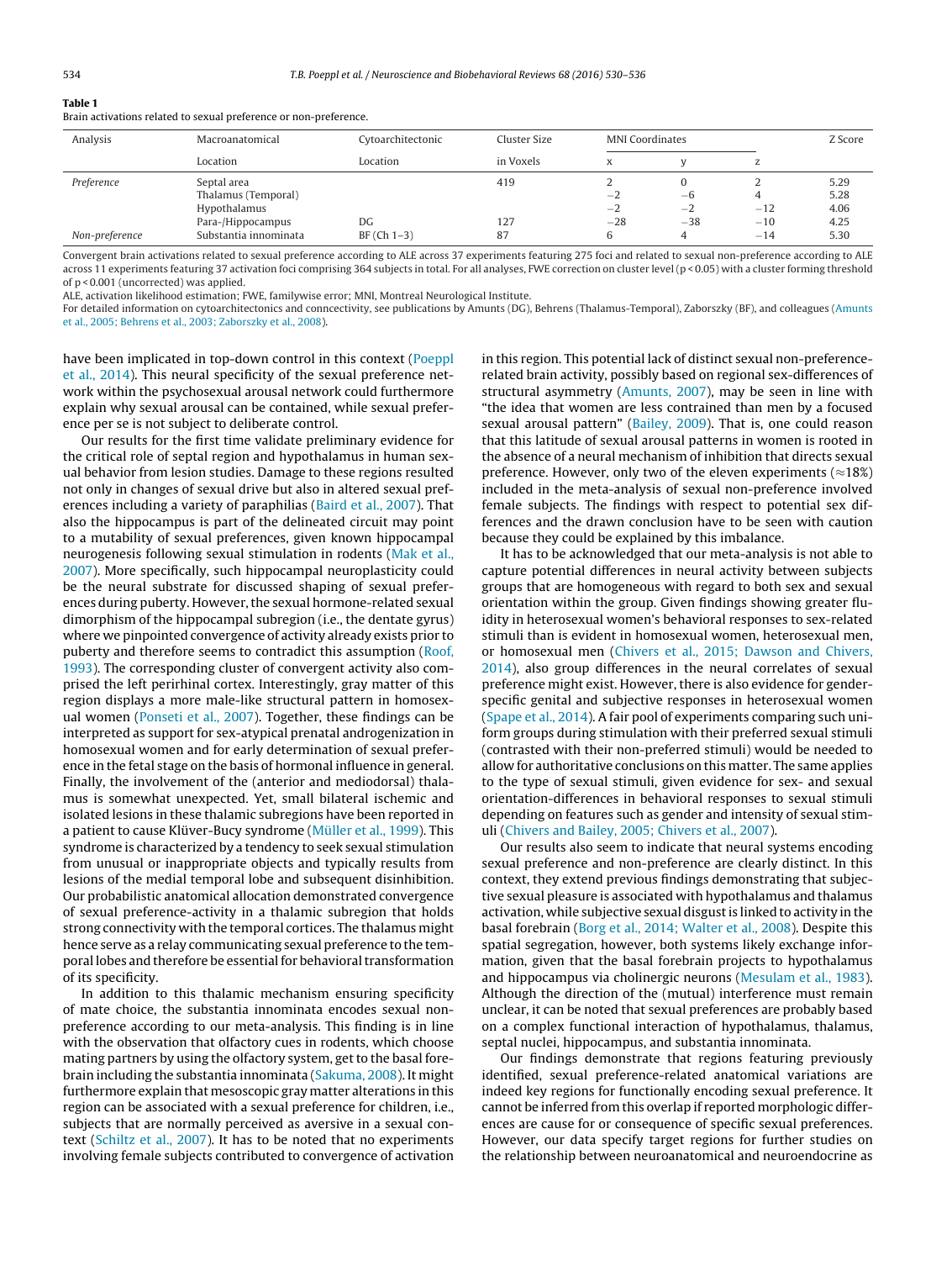<span id="page-5-0"></span>well as neurochemical systems in the control of partner preference (Pfaus, 1999). These could address not only the neurodevelopment of sexual preference but also its upkeeping over life time.

In summary, we identified a unique, phylogenetically old neural signature of sexual preference in humans. This fingerprint of evolution cannot dissolve the nature/nurture dichotomy of sexual preferences. Yet, our findings support the notion that mate choice and sexual preferences are strongly biologically anchored (Grosjean et al., 2008). This delineation of a core neural circuit for sexual preferences can serve as a solid basis for further detailed investigations into various aspects of sexual behavior, e.g., the largely unknown neural fundament of paraphilias and of their enigmatic, virtual specificity to men.

### **Acknowledgements**

The authors thank Sylvia Dorner-Mitschke and Ines Poeppl for assistance in data keying. This study was in part supported by the Deutsche Forschungsgemeinschaft (DFG; BZ 2/2-1, BZ 2/3- 1, EI 816/4-1, EI 816/6-1, LA 3071/3-1), the National Institute of Mental Health (R01-MH074457), the Helmholtz Portfolio Theme "Supercomputing and Modeling for the Human Brain" and the European Union Seventh Framework Programme (FP7/2007-2013) under grant agreement no. 604102 (Human Brain Project).

All authors report no potential conflicts of interest.

# **Appendix A. Supplementary data**

Supplementary data associated with this article can be found, in the online version, at [http://dx.doi.org/10.1016/j.neubiorev.2016.](http://dx.doi.org/10.1016/j.neubiorev.2016.06.025) [06.025.](http://dx.doi.org/10.1016/j.neubiorev.2016.06.025)

#### **References**

- Amunts, K., Kedo, O., Kindler, M., Pieperhoff, P., Mohlberg, H., Shah, M.J., et al., 2005. [Cytoarchitectonic](http://refhub.elsevier.com/S0149-7634(16)30234-2/sbref0005) [mapping](http://refhub.elsevier.com/S0149-7634(16)30234-2/sbref0005) [of](http://refhub.elsevier.com/S0149-7634(16)30234-2/sbref0005) [the](http://refhub.elsevier.com/S0149-7634(16)30234-2/sbref0005) [human](http://refhub.elsevier.com/S0149-7634(16)30234-2/sbref0005) [amygdala,](http://refhub.elsevier.com/S0149-7634(16)30234-2/sbref0005) [hippocampal](http://refhub.elsevier.com/S0149-7634(16)30234-2/sbref0005) [region](http://refhub.elsevier.com/S0149-7634(16)30234-2/sbref0005) [and](http://refhub.elsevier.com/S0149-7634(16)30234-2/sbref0005) [entorhinal](http://refhub.elsevier.com/S0149-7634(16)30234-2/sbref0005) [cortex:](http://refhub.elsevier.com/S0149-7634(16)30234-2/sbref0005) [intersubject](http://refhub.elsevier.com/S0149-7634(16)30234-2/sbref0005) [variability](http://refhub.elsevier.com/S0149-7634(16)30234-2/sbref0005) [and](http://refhub.elsevier.com/S0149-7634(16)30234-2/sbref0005) [probability](http://refhub.elsevier.com/S0149-7634(16)30234-2/sbref0005) [maps.](http://refhub.elsevier.com/S0149-7634(16)30234-2/sbref0005) [Anat.](http://refhub.elsevier.com/S0149-7634(16)30234-2/sbref0005) [Embryol.](http://refhub.elsevier.com/S0149-7634(16)30234-2/sbref0005) [\(Berl.\)](http://refhub.elsevier.com/S0149-7634(16)30234-2/sbref0005) [210,](http://refhub.elsevier.com/S0149-7634(16)30234-2/sbref0005) [343–352.](http://refhub.elsevier.com/S0149-7634(16)30234-2/sbref0005)
- Amunts, V.V., 2007. [Structural](http://refhub.elsevier.com/S0149-7634(16)30234-2/sbref0010) [asymmetry](http://refhub.elsevier.com/S0149-7634(16)30234-2/sbref0010) [of](http://refhub.elsevier.com/S0149-7634(16)30234-2/sbref0010) [the](http://refhub.elsevier.com/S0149-7634(16)30234-2/sbref0010) [basal](http://refhub.elsevier.com/S0149-7634(16)30234-2/sbref0010) [nucleus](http://refhub.elsevier.com/S0149-7634(16)30234-2/sbref0010) [of](http://refhub.elsevier.com/S0149-7634(16)30234-2/sbref0010) [Meynert](http://refhub.elsevier.com/S0149-7634(16)30234-2/sbref0010) [in](http://refhub.elsevier.com/S0149-7634(16)30234-2/sbref0010) [men](http://refhub.elsevier.com/S0149-7634(16)30234-2/sbref0010) [and](http://refhub.elsevier.com/S0149-7634(16)30234-2/sbref0010) [women.](http://refhub.elsevier.com/S0149-7634(16)30234-2/sbref0010) [Neurosci.](http://refhub.elsevier.com/S0149-7634(16)30234-2/sbref0010) [Behav.](http://refhub.elsevier.com/S0149-7634(16)30234-2/sbref0010) [Physiol.](http://refhub.elsevier.com/S0149-7634(16)30234-2/sbref0010) [37,](http://refhub.elsevier.com/S0149-7634(16)30234-2/sbref0010) [517](http://refhub.elsevier.com/S0149-7634(16)30234-2/sbref0010)–[521.](http://refhub.elsevier.com/S0149-7634(16)30234-2/sbref0010)
- Bailey, N.W., Zuk, M., 2009. [Same-sex](http://refhub.elsevier.com/S0149-7634(16)30234-2/sbref0015) [sexual](http://refhub.elsevier.com/S0149-7634(16)30234-2/sbref0015) [behavior](http://refhub.elsevier.com/S0149-7634(16)30234-2/sbref0015) [and](http://refhub.elsevier.com/S0149-7634(16)30234-2/sbref0015) [evolution.](http://refhub.elsevier.com/S0149-7634(16)30234-2/sbref0015) [Trends](http://refhub.elsevier.com/S0149-7634(16)30234-2/sbref0015) [Ecol.](http://refhub.elsevier.com/S0149-7634(16)30234-2/sbref0015) [Evol.](http://refhub.elsevier.com/S0149-7634(16)30234-2/sbref0015) [24,](http://refhub.elsevier.com/S0149-7634(16)30234-2/sbref0015) [439–446.](http://refhub.elsevier.com/S0149-7634(16)30234-2/sbref0015)
- Bailey, J.M., 2009. [What](http://refhub.elsevier.com/S0149-7634(16)30234-2/sbref0020) [is](http://refhub.elsevier.com/S0149-7634(16)30234-2/sbref0020) [sexual](http://refhub.elsevier.com/S0149-7634(16)30234-2/sbref0020) [orientation](http://refhub.elsevier.com/S0149-7634(16)30234-2/sbref0020) [and](http://refhub.elsevier.com/S0149-7634(16)30234-2/sbref0020) [do](http://refhub.elsevier.com/S0149-7634(16)30234-2/sbref0020) [women](http://refhub.elsevier.com/S0149-7634(16)30234-2/sbref0020) [have](http://refhub.elsevier.com/S0149-7634(16)30234-2/sbref0020) [one?](http://refhub.elsevier.com/S0149-7634(16)30234-2/sbref0020) [Nebr.](http://refhub.elsevier.com/S0149-7634(16)30234-2/sbref0020) [Symp.](http://refhub.elsevier.com/S0149-7634(16)30234-2/sbref0020) [Motiv.](http://refhub.elsevier.com/S0149-7634(16)30234-2/sbref0020) [54,](http://refhub.elsevier.com/S0149-7634(16)30234-2/sbref0020) [43](http://refhub.elsevier.com/S0149-7634(16)30234-2/sbref0020)–[63.](http://refhub.elsevier.com/S0149-7634(16)30234-2/sbref0020)
- Baird, A.D., Wilson, S.J., Bladin, P.F., Saling, M.M., Reutens, D.C., 2007. [Neurological](http://refhub.elsevier.com/S0149-7634(16)30234-2/sbref0025) [control](http://refhub.elsevier.com/S0149-7634(16)30234-2/sbref0025) [of](http://refhub.elsevier.com/S0149-7634(16)30234-2/sbref0025) [human](http://refhub.elsevier.com/S0149-7634(16)30234-2/sbref0025) [sexual](http://refhub.elsevier.com/S0149-7634(16)30234-2/sbref0025) [behaviour:](http://refhub.elsevier.com/S0149-7634(16)30234-2/sbref0025) [insights](http://refhub.elsevier.com/S0149-7634(16)30234-2/sbref0025) [from](http://refhub.elsevier.com/S0149-7634(16)30234-2/sbref0025) [lesion](http://refhub.elsevier.com/S0149-7634(16)30234-2/sbref0025) [studies.](http://refhub.elsevier.com/S0149-7634(16)30234-2/sbref0025) [J.](http://refhub.elsevier.com/S0149-7634(16)30234-2/sbref0025) [Neurol.](http://refhub.elsevier.com/S0149-7634(16)30234-2/sbref0025) [Neurosurg.](http://refhub.elsevier.com/S0149-7634(16)30234-2/sbref0025) [Psychiatry](http://refhub.elsevier.com/S0149-7634(16)30234-2/sbref0025) [78,](http://refhub.elsevier.com/S0149-7634(16)30234-2/sbref0025) [1042](http://refhub.elsevier.com/S0149-7634(16)30234-2/sbref0025)–[1049.](http://refhub.elsevier.com/S0149-7634(16)30234-2/sbref0025)
- Bao, A.M., Swaab, D.F., 2011. [Sexual](http://refhub.elsevier.com/S0149-7634(16)30234-2/sbref0030) [differentiation](http://refhub.elsevier.com/S0149-7634(16)30234-2/sbref0030) [of](http://refhub.elsevier.com/S0149-7634(16)30234-2/sbref0030) [the](http://refhub.elsevier.com/S0149-7634(16)30234-2/sbref0030) [human](http://refhub.elsevier.com/S0149-7634(16)30234-2/sbref0030) [brain:](http://refhub.elsevier.com/S0149-7634(16)30234-2/sbref0030) [relation](http://refhub.elsevier.com/S0149-7634(16)30234-2/sbref0030) [to](http://refhub.elsevier.com/S0149-7634(16)30234-2/sbref0030) [gender](http://refhub.elsevier.com/S0149-7634(16)30234-2/sbref0030) [identity,](http://refhub.elsevier.com/S0149-7634(16)30234-2/sbref0030) [sexual](http://refhub.elsevier.com/S0149-7634(16)30234-2/sbref0030) [orientation](http://refhub.elsevier.com/S0149-7634(16)30234-2/sbref0030) [and](http://refhub.elsevier.com/S0149-7634(16)30234-2/sbref0030) [neuropsychiatric](http://refhub.elsevier.com/S0149-7634(16)30234-2/sbref0030) [disorders.](http://refhub.elsevier.com/S0149-7634(16)30234-2/sbref0030) [Front.](http://refhub.elsevier.com/S0149-7634(16)30234-2/sbref0030) [Neuroendocrinol.](http://refhub.elsevier.com/S0149-7634(16)30234-2/sbref0030) [32,](http://refhub.elsevier.com/S0149-7634(16)30234-2/sbref0030) [214–226.](http://refhub.elsevier.com/S0149-7634(16)30234-2/sbref0030)
- Behrens, T.E., Johansen-Berg, H., Woolrich, M.W., Smith, S.M., Wheeler-Kingshott, C.A., Boulby, P.A., 2003. [Non-invasive](http://refhub.elsevier.com/S0149-7634(16)30234-2/sbref0035) [mapping](http://refhub.elsevier.com/S0149-7634(16)30234-2/sbref0035) [of](http://refhub.elsevier.com/S0149-7634(16)30234-2/sbref0035) [connections](http://refhub.elsevier.com/S0149-7634(16)30234-2/sbref0035) [between](http://refhub.elsevier.com/S0149-7634(16)30234-2/sbref0035) [human](http://refhub.elsevier.com/S0149-7634(16)30234-2/sbref0035) [thalamus](http://refhub.elsevier.com/S0149-7634(16)30234-2/sbref0035) [and](http://refhub.elsevier.com/S0149-7634(16)30234-2/sbref0035) [cortex](http://refhub.elsevier.com/S0149-7634(16)30234-2/sbref0035) [using](http://refhub.elsevier.com/S0149-7634(16)30234-2/sbref0035) [diffusion](http://refhub.elsevier.com/S0149-7634(16)30234-2/sbref0035) [imaging.](http://refhub.elsevier.com/S0149-7634(16)30234-2/sbref0035) [Nat.](http://refhub.elsevier.com/S0149-7634(16)30234-2/sbref0035) [Neurosci.](http://refhub.elsevier.com/S0149-7634(16)30234-2/sbref0035) [6,](http://refhub.elsevier.com/S0149-7634(16)30234-2/sbref0035) [750–757.](http://refhub.elsevier.com/S0149-7634(16)30234-2/sbref0035)
- Bogaert, A.F., 2015. [Asexuality:](http://refhub.elsevier.com/S0149-7634(16)30234-2/sbref0040) [what](http://refhub.elsevier.com/S0149-7634(16)30234-2/sbref0040) [it](http://refhub.elsevier.com/S0149-7634(16)30234-2/sbref0040) [is](http://refhub.elsevier.com/S0149-7634(16)30234-2/sbref0040) [and](http://refhub.elsevier.com/S0149-7634(16)30234-2/sbref0040) [why](http://refhub.elsevier.com/S0149-7634(16)30234-2/sbref0040) [it](http://refhub.elsevier.com/S0149-7634(16)30234-2/sbref0040) [matters.](http://refhub.elsevier.com/S0149-7634(16)30234-2/sbref0040) [J.](http://refhub.elsevier.com/S0149-7634(16)30234-2/sbref0040) [Sex](http://refhub.elsevier.com/S0149-7634(16)30234-2/sbref0040) [Res.](http://refhub.elsevier.com/S0149-7634(16)30234-2/sbref0040) [52,](http://refhub.elsevier.com/S0149-7634(16)30234-2/sbref0040) [362–379.](http://refhub.elsevier.com/S0149-7634(16)30234-2/sbref0040)
- Borg, C., de Jong, P.J., Georgiadis, J.R., 2014. [Subcortical](http://refhub.elsevier.com/S0149-7634(16)30234-2/sbref0045) [BOLD](http://refhub.elsevier.com/S0149-7634(16)30234-2/sbref0045) [responses](http://refhub.elsevier.com/S0149-7634(16)30234-2/sbref0045) [during](http://refhub.elsevier.com/S0149-7634(16)30234-2/sbref0045) [visual](http://refhub.elsevier.com/S0149-7634(16)30234-2/sbref0045) [sexual](http://refhub.elsevier.com/S0149-7634(16)30234-2/sbref0045) [stimulation](http://refhub.elsevier.com/S0149-7634(16)30234-2/sbref0045) [vary](http://refhub.elsevier.com/S0149-7634(16)30234-2/sbref0045) [as](http://refhub.elsevier.com/S0149-7634(16)30234-2/sbref0045) [a](http://refhub.elsevier.com/S0149-7634(16)30234-2/sbref0045) [function](http://refhub.elsevier.com/S0149-7634(16)30234-2/sbref0045) [of](http://refhub.elsevier.com/S0149-7634(16)30234-2/sbref0045) [implicit](http://refhub.elsevier.com/S0149-7634(16)30234-2/sbref0045) [porn](http://refhub.elsevier.com/S0149-7634(16)30234-2/sbref0045) [associations](http://refhub.elsevier.com/S0149-7634(16)30234-2/sbref0045) [in](http://refhub.elsevier.com/S0149-7634(16)30234-2/sbref0045) [women.](http://refhub.elsevier.com/S0149-7634(16)30234-2/sbref0045) [Soc.](http://refhub.elsevier.com/S0149-7634(16)30234-2/sbref0045) [Cogn.](http://refhub.elsevier.com/S0149-7634(16)30234-2/sbref0045) [Affective](http://refhub.elsevier.com/S0149-7634(16)30234-2/sbref0045) [Neurosci.](http://refhub.elsevier.com/S0149-7634(16)30234-2/sbref0045) [9,](http://refhub.elsevier.com/S0149-7634(16)30234-2/sbref0045) [158–166.](http://refhub.elsevier.com/S0149-7634(16)30234-2/sbref0045)
- Chivers, M.L., Bailey, J.M., 2005. [A](http://refhub.elsevier.com/S0149-7634(16)30234-2/sbref0050) [sex](http://refhub.elsevier.com/S0149-7634(16)30234-2/sbref0050) [difference](http://refhub.elsevier.com/S0149-7634(16)30234-2/sbref0050) [in](http://refhub.elsevier.com/S0149-7634(16)30234-2/sbref0050) [features](http://refhub.elsevier.com/S0149-7634(16)30234-2/sbref0050) [that](http://refhub.elsevier.com/S0149-7634(16)30234-2/sbref0050) [elicit](http://refhub.elsevier.com/S0149-7634(16)30234-2/sbref0050) [genital](http://refhub.elsevier.com/S0149-7634(16)30234-2/sbref0050) [response.](http://refhub.elsevier.com/S0149-7634(16)30234-2/sbref0050) [Biol.](http://refhub.elsevier.com/S0149-7634(16)30234-2/sbref0050) [Psychol.](http://refhub.elsevier.com/S0149-7634(16)30234-2/sbref0050) [70,](http://refhub.elsevier.com/S0149-7634(16)30234-2/sbref0050) [115–120.](http://refhub.elsevier.com/S0149-7634(16)30234-2/sbref0050)
- Chivers, M.L., Seto, M.C., Blanchard, R., 2007. [Gender](http://refhub.elsevier.com/S0149-7634(16)30234-2/sbref0055) [and](http://refhub.elsevier.com/S0149-7634(16)30234-2/sbref0055) [sexual](http://refhub.elsevier.com/S0149-7634(16)30234-2/sbref0055) [orientation](http://refhub.elsevier.com/S0149-7634(16)30234-2/sbref0055) [differences](http://refhub.elsevier.com/S0149-7634(16)30234-2/sbref0055) [in](http://refhub.elsevier.com/S0149-7634(16)30234-2/sbref0055) [sexual](http://refhub.elsevier.com/S0149-7634(16)30234-2/sbref0055) [response](http://refhub.elsevier.com/S0149-7634(16)30234-2/sbref0055) [to](http://refhub.elsevier.com/S0149-7634(16)30234-2/sbref0055) [sexual](http://refhub.elsevier.com/S0149-7634(16)30234-2/sbref0055) [activities](http://refhub.elsevier.com/S0149-7634(16)30234-2/sbref0055) [versus](http://refhub.elsevier.com/S0149-7634(16)30234-2/sbref0055) [gender](http://refhub.elsevier.com/S0149-7634(16)30234-2/sbref0055) [of](http://refhub.elsevier.com/S0149-7634(16)30234-2/sbref0055) [actors](http://refhub.elsevier.com/S0149-7634(16)30234-2/sbref0055) [in](http://refhub.elsevier.com/S0149-7634(16)30234-2/sbref0055) [sexual](http://refhub.elsevier.com/S0149-7634(16)30234-2/sbref0055) [films.](http://refhub.elsevier.com/S0149-7634(16)30234-2/sbref0055) [J.](http://refhub.elsevier.com/S0149-7634(16)30234-2/sbref0055) [Pers.](http://refhub.elsevier.com/S0149-7634(16)30234-2/sbref0055) [Soc.](http://refhub.elsevier.com/S0149-7634(16)30234-2/sbref0055) [Psychol.](http://refhub.elsevier.com/S0149-7634(16)30234-2/sbref0055) [93,](http://refhub.elsevier.com/S0149-7634(16)30234-2/sbref0055) [1108–1121.](http://refhub.elsevier.com/S0149-7634(16)30234-2/sbref0055)
- Chivers, M.L., Bouchard, K.N., Timmers, A.D., 2015. [Straight](http://refhub.elsevier.com/S0149-7634(16)30234-2/sbref0060) [but](http://refhub.elsevier.com/S0149-7634(16)30234-2/sbref0060) [not](http://refhub.elsevier.com/S0149-7634(16)30234-2/sbref0060) [narrow;](http://refhub.elsevier.com/S0149-7634(16)30234-2/sbref0060) [within-gender](http://refhub.elsevier.com/S0149-7634(16)30234-2/sbref0060) [variation](http://refhub.elsevier.com/S0149-7634(16)30234-2/sbref0060) [in](http://refhub.elsevier.com/S0149-7634(16)30234-2/sbref0060) [the](http://refhub.elsevier.com/S0149-7634(16)30234-2/sbref0060) [gender-specificity](http://refhub.elsevier.com/S0149-7634(16)30234-2/sbref0060) [of](http://refhub.elsevier.com/S0149-7634(16)30234-2/sbref0060) [women's](http://refhub.elsevier.com/S0149-7634(16)30234-2/sbref0060) [sexual](http://refhub.elsevier.com/S0149-7634(16)30234-2/sbref0060) [response.](http://refhub.elsevier.com/S0149-7634(16)30234-2/sbref0060) [PLoS](http://refhub.elsevier.com/S0149-7634(16)30234-2/sbref0060) [One](http://refhub.elsevier.com/S0149-7634(16)30234-2/sbref0060) [10,](http://refhub.elsevier.com/S0149-7634(16)30234-2/sbref0060) [e0142575.](http://refhub.elsevier.com/S0149-7634(16)30234-2/sbref0060)
- Dawson, S.J., Chivers, M.L., 2014. [Gender-specificity](http://refhub.elsevier.com/S0149-7634(16)30234-2/sbref0065) [of](http://refhub.elsevier.com/S0149-7634(16)30234-2/sbref0065) [solitary](http://refhub.elsevier.com/S0149-7634(16)30234-2/sbref0065) [and](http://refhub.elsevier.com/S0149-7634(16)30234-2/sbref0065) [dyadic](http://refhub.elsevier.com/S0149-7634(16)30234-2/sbref0065) [sexual](http://refhub.elsevier.com/S0149-7634(16)30234-2/sbref0065) [desire](http://refhub.elsevier.com/S0149-7634(16)30234-2/sbref0065) [among](http://refhub.elsevier.com/S0149-7634(16)30234-2/sbref0065) [gynephilic](http://refhub.elsevier.com/S0149-7634(16)30234-2/sbref0065) [and](http://refhub.elsevier.com/S0149-7634(16)30234-2/sbref0065) [androphilic](http://refhub.elsevier.com/S0149-7634(16)30234-2/sbref0065) [women](http://refhub.elsevier.com/S0149-7634(16)30234-2/sbref0065) [and](http://refhub.elsevier.com/S0149-7634(16)30234-2/sbref0065) [men.](http://refhub.elsevier.com/S0149-7634(16)30234-2/sbref0065) [J.](http://refhub.elsevier.com/S0149-7634(16)30234-2/sbref0065) [Sex.](http://refhub.elsevier.com/S0149-7634(16)30234-2/sbref0065) [Med.](http://refhub.elsevier.com/S0149-7634(16)30234-2/sbref0065) [11,](http://refhub.elsevier.com/S0149-7634(16)30234-2/sbref0065) [980–994.](http://refhub.elsevier.com/S0149-7634(16)30234-2/sbref0065)
- De Cecco, J.P., Parker, D.A., 1995. [The](http://refhub.elsevier.com/S0149-7634(16)30234-2/sbref0070) [biology](http://refhub.elsevier.com/S0149-7634(16)30234-2/sbref0070) [of](http://refhub.elsevier.com/S0149-7634(16)30234-2/sbref0070) [homosexuality:](http://refhub.elsevier.com/S0149-7634(16)30234-2/sbref0070) [sexual](http://refhub.elsevier.com/S0149-7634(16)30234-2/sbref0070) [orientation](http://refhub.elsevier.com/S0149-7634(16)30234-2/sbref0070) [or](http://refhub.elsevier.com/S0149-7634(16)30234-2/sbref0070) [sexual](http://refhub.elsevier.com/S0149-7634(16)30234-2/sbref0070) [preference?](http://refhub.elsevier.com/S0149-7634(16)30234-2/sbref0070) [J.](http://refhub.elsevier.com/S0149-7634(16)30234-2/sbref0070) [Homosex.](http://refhub.elsevier.com/S0149-7634(16)30234-2/sbref0070) [28,](http://refhub.elsevier.com/S0149-7634(16)30234-2/sbref0070) [1](http://refhub.elsevier.com/S0149-7634(16)30234-2/sbref0070)–[27.](http://refhub.elsevier.com/S0149-7634(16)30234-2/sbref0070)
- Eickhoff, S.B., Stephan, K.E., Mohlberg, H., Grefkes, C., Fink, G.R., Amunts, K., Zilles, K., 2005. [A](http://refhub.elsevier.com/S0149-7634(16)30234-2/sbref0075) [new](http://refhub.elsevier.com/S0149-7634(16)30234-2/sbref0075) [SPM](http://refhub.elsevier.com/S0149-7634(16)30234-2/sbref0075) [toolbox](http://refhub.elsevier.com/S0149-7634(16)30234-2/sbref0075) [for](http://refhub.elsevier.com/S0149-7634(16)30234-2/sbref0075) [combining](http://refhub.elsevier.com/S0149-7634(16)30234-2/sbref0075) [probabilistic](http://refhub.elsevier.com/S0149-7634(16)30234-2/sbref0075) [cytoarchitectonic](http://refhub.elsevier.com/S0149-7634(16)30234-2/sbref0075) [maps](http://refhub.elsevier.com/S0149-7634(16)30234-2/sbref0075) [and](http://refhub.elsevier.com/S0149-7634(16)30234-2/sbref0075) [functional](http://refhub.elsevier.com/S0149-7634(16)30234-2/sbref0075) [imaging](http://refhub.elsevier.com/S0149-7634(16)30234-2/sbref0075) [data.](http://refhub.elsevier.com/S0149-7634(16)30234-2/sbref0075) [Neuroimage](http://refhub.elsevier.com/S0149-7634(16)30234-2/sbref0075) [25,](http://refhub.elsevier.com/S0149-7634(16)30234-2/sbref0075) [1325](http://refhub.elsevier.com/S0149-7634(16)30234-2/sbref0075)–[1335.](http://refhub.elsevier.com/S0149-7634(16)30234-2/sbref0075)
- Eickhoff, S.B., Heim, S., Zilles, K., Amunts, K., 2006. [Testing](http://refhub.elsevier.com/S0149-7634(16)30234-2/sbref0080) [anatomically](http://refhub.elsevier.com/S0149-7634(16)30234-2/sbref0080) [specified](http://refhub.elsevier.com/S0149-7634(16)30234-2/sbref0080) [hypotheses](http://refhub.elsevier.com/S0149-7634(16)30234-2/sbref0080) [in](http://refhub.elsevier.com/S0149-7634(16)30234-2/sbref0080) [functional](http://refhub.elsevier.com/S0149-7634(16)30234-2/sbref0080) [imaging](http://refhub.elsevier.com/S0149-7634(16)30234-2/sbref0080) [using](http://refhub.elsevier.com/S0149-7634(16)30234-2/sbref0080) [cytoarchitectonic](http://refhub.elsevier.com/S0149-7634(16)30234-2/sbref0080) [maps.](http://refhub.elsevier.com/S0149-7634(16)30234-2/sbref0080) [Neuroimage](http://refhub.elsevier.com/S0149-7634(16)30234-2/sbref0080) [32,](http://refhub.elsevier.com/S0149-7634(16)30234-2/sbref0080) [570](http://refhub.elsevier.com/S0149-7634(16)30234-2/sbref0080)–[582.](http://refhub.elsevier.com/S0149-7634(16)30234-2/sbref0080)
- Eickhoff, S.B., Paus, T., Caspers, S., Grosbras, M.H., Evans, A.C., Zilles, K., Amunts, K., 2007. [Assignment](http://refhub.elsevier.com/S0149-7634(16)30234-2/sbref0085) [of](http://refhub.elsevier.com/S0149-7634(16)30234-2/sbref0085) [functional](http://refhub.elsevier.com/S0149-7634(16)30234-2/sbref0085) [activations](http://refhub.elsevier.com/S0149-7634(16)30234-2/sbref0085) [to](http://refhub.elsevier.com/S0149-7634(16)30234-2/sbref0085) [probabilistic](http://refhub.elsevier.com/S0149-7634(16)30234-2/sbref0085) [cytoarchitectonic](http://refhub.elsevier.com/S0149-7634(16)30234-2/sbref0085) [areas](http://refhub.elsevier.com/S0149-7634(16)30234-2/sbref0085) [revisited.](http://refhub.elsevier.com/S0149-7634(16)30234-2/sbref0085) [Neuroimage](http://refhub.elsevier.com/S0149-7634(16)30234-2/sbref0085) [36,](http://refhub.elsevier.com/S0149-7634(16)30234-2/sbref0085) [511–521.](http://refhub.elsevier.com/S0149-7634(16)30234-2/sbref0085)
- Eickhoff, S.B., Laird, A.R., Grefkes, C., Wang, L.E., Zilles, K., Fox, P.T., 2009. [Coordinate-based](http://refhub.elsevier.com/S0149-7634(16)30234-2/sbref0090) [activation](http://refhub.elsevier.com/S0149-7634(16)30234-2/sbref0090) [likelihood](http://refhub.elsevier.com/S0149-7634(16)30234-2/sbref0090) [estimation](http://refhub.elsevier.com/S0149-7634(16)30234-2/sbref0090) [meta-analysis](http://refhub.elsevier.com/S0149-7634(16)30234-2/sbref0090) [of](http://refhub.elsevier.com/S0149-7634(16)30234-2/sbref0090) [neuroimaging](http://refhub.elsevier.com/S0149-7634(16)30234-2/sbref0090) [data:](http://refhub.elsevier.com/S0149-7634(16)30234-2/sbref0090) [a](http://refhub.elsevier.com/S0149-7634(16)30234-2/sbref0090) [random-effects](http://refhub.elsevier.com/S0149-7634(16)30234-2/sbref0090) [approach](http://refhub.elsevier.com/S0149-7634(16)30234-2/sbref0090) [based](http://refhub.elsevier.com/S0149-7634(16)30234-2/sbref0090) [on](http://refhub.elsevier.com/S0149-7634(16)30234-2/sbref0090) [empirical](http://refhub.elsevier.com/S0149-7634(16)30234-2/sbref0090) [estimates](http://refhub.elsevier.com/S0149-7634(16)30234-2/sbref0090) [of](http://refhub.elsevier.com/S0149-7634(16)30234-2/sbref0090) [spatial](http://refhub.elsevier.com/S0149-7634(16)30234-2/sbref0090) [uncertainty.](http://refhub.elsevier.com/S0149-7634(16)30234-2/sbref0090) [Hum.](http://refhub.elsevier.com/S0149-7634(16)30234-2/sbref0090) [Brain](http://refhub.elsevier.com/S0149-7634(16)30234-2/sbref0090) [Mapp.](http://refhub.elsevier.com/S0149-7634(16)30234-2/sbref0090) [30,](http://refhub.elsevier.com/S0149-7634(16)30234-2/sbref0090) [2907](http://refhub.elsevier.com/S0149-7634(16)30234-2/sbref0090)–[2926.](http://refhub.elsevier.com/S0149-7634(16)30234-2/sbref0090)
- Eickhoff, S.B., Bzdok, D., Laird, A.R., Kurth, F., Fox, P.T., 2012. [Activation](http://refhub.elsevier.com/S0149-7634(16)30234-2/sbref0095) [likelihood](http://refhub.elsevier.com/S0149-7634(16)30234-2/sbref0095) [estimation](http://refhub.elsevier.com/S0149-7634(16)30234-2/sbref0095) [meta-analysis](http://refhub.elsevier.com/S0149-7634(16)30234-2/sbref0095) [revisited.](http://refhub.elsevier.com/S0149-7634(16)30234-2/sbref0095) [Neuroimage](http://refhub.elsevier.com/S0149-7634(16)30234-2/sbref0095) [59,](http://refhub.elsevier.com/S0149-7634(16)30234-2/sbref0095) [2349–2361.](http://refhub.elsevier.com/S0149-7634(16)30234-2/sbref0095)
- Feng, C.M., Narayana, S., Lancaster, J.L., Jerabek, P.A., Arnow, T.L., Zhu, F., et al., 2004. [CBF](http://refhub.elsevier.com/S0149-7634(16)30234-2/sbref0100) [changes](http://refhub.elsevier.com/S0149-7634(16)30234-2/sbref0100) [during](http://refhub.elsevier.com/S0149-7634(16)30234-2/sbref0100) [brain](http://refhub.elsevier.com/S0149-7634(16)30234-2/sbref0100) [activation:](http://refhub.elsevier.com/S0149-7634(16)30234-2/sbref0100) [fMRI](http://refhub.elsevier.com/S0149-7634(16)30234-2/sbref0100) [vs.](http://refhub.elsevier.com/S0149-7634(16)30234-2/sbref0100) [PET.](http://refhub.elsevier.com/S0149-7634(16)30234-2/sbref0100) [Neuroimage](http://refhub.elsevier.com/S0149-7634(16)30234-2/sbref0100) [22,](http://refhub.elsevier.com/S0149-7634(16)30234-2/sbref0100) [443–446.](http://refhub.elsevier.com/S0149-7634(16)30234-2/sbref0100)
- Fox, P.T., Lancaster, J.L., Laird, A.R., Eickhoff, S.B., 2014. [Meta-analysis](http://refhub.elsevier.com/S0149-7634(16)30234-2/sbref0105) [in](http://refhub.elsevier.com/S0149-7634(16)30234-2/sbref0105) [human](http://refhub.elsevier.com/S0149-7634(16)30234-2/sbref0105) [neuroimaging:](http://refhub.elsevier.com/S0149-7634(16)30234-2/sbref0105) [computational](http://refhub.elsevier.com/S0149-7634(16)30234-2/sbref0105) [modeling](http://refhub.elsevier.com/S0149-7634(16)30234-2/sbref0105) [of](http://refhub.elsevier.com/S0149-7634(16)30234-2/sbref0105) [large-scale](http://refhub.elsevier.com/S0149-7634(16)30234-2/sbref0105) [databases.](http://refhub.elsevier.com/S0149-7634(16)30234-2/sbref0105) [Annu.](http://refhub.elsevier.com/S0149-7634(16)30234-2/sbref0105) [Rev.](http://refhub.elsevier.com/S0149-7634(16)30234-2/sbref0105) [Neurosci.](http://refhub.elsevier.com/S0149-7634(16)30234-2/sbref0105) [37,](http://refhub.elsevier.com/S0149-7634(16)30234-2/sbref0105) [409–434.](http://refhub.elsevier.com/S0149-7634(16)30234-2/sbref0105)
- Grosjean, Y., Grillet, M., Augustin, H., Ferveur, J.F., Featherstone, D.E., 2008. [A](http://refhub.elsevier.com/S0149-7634(16)30234-2/sbref0110) [glial](http://refhub.elsevier.com/S0149-7634(16)30234-2/sbref0110) [amino-acid](http://refhub.elsevier.com/S0149-7634(16)30234-2/sbref0110) [transporter](http://refhub.elsevier.com/S0149-7634(16)30234-2/sbref0110) [controls](http://refhub.elsevier.com/S0149-7634(16)30234-2/sbref0110) [synapse](http://refhub.elsevier.com/S0149-7634(16)30234-2/sbref0110) [strength](http://refhub.elsevier.com/S0149-7634(16)30234-2/sbref0110) [and](http://refhub.elsevier.com/S0149-7634(16)30234-2/sbref0110) [courtship](http://refhub.elsevier.com/S0149-7634(16)30234-2/sbref0110) [in](http://refhub.elsevier.com/S0149-7634(16)30234-2/sbref0110) [Drosophila.](http://refhub.elsevier.com/S0149-7634(16)30234-2/sbref0110) [Nat.](http://refhub.elsevier.com/S0149-7634(16)30234-2/sbref0110) [Neurosci.](http://refhub.elsevier.com/S0149-7634(16)30234-2/sbref0110) [11,](http://refhub.elsevier.com/S0149-7634(16)30234-2/sbref0110) [54–61.](http://refhub.elsevier.com/S0149-7634(16)30234-2/sbref0110)
- Gross, M., 2014. [Paraphilia](http://refhub.elsevier.com/S0149-7634(16)30234-2/sbref0115) [or](http://refhub.elsevier.com/S0149-7634(16)30234-2/sbref0115) [perversion?](http://refhub.elsevier.com/S0149-7634(16)30234-2/sbref0115) [Curr.](http://refhub.elsevier.com/S0149-7634(16)30234-2/sbref0115) [Biol.](http://refhub.elsevier.com/S0149-7634(16)30234-2/sbref0115) [24,](http://refhub.elsevier.com/S0149-7634(16)30234-2/sbref0115) [R777–R780.](http://refhub.elsevier.com/S0149-7634(16)30234-2/sbref0115) Haeckel E. (1899): Die Welträthsel. Gemeinverständliche Studien über monistische Philosophie. Bonn, Germany : Emil Strauß.
- Hamer, D.H., Hu, S., Magnuson, V.L., Hu, N., Pattatucci, A.M., 1993. [A](http://refhub.elsevier.com/S0149-7634(16)30234-2/sbref0125) [linkage](http://refhub.elsevier.com/S0149-7634(16)30234-2/sbref0125) [between](http://refhub.elsevier.com/S0149-7634(16)30234-2/sbref0125) [DNA](http://refhub.elsevier.com/S0149-7634(16)30234-2/sbref0125) [markers](http://refhub.elsevier.com/S0149-7634(16)30234-2/sbref0125) [on](http://refhub.elsevier.com/S0149-7634(16)30234-2/sbref0125) [the](http://refhub.elsevier.com/S0149-7634(16)30234-2/sbref0125) [X](http://refhub.elsevier.com/S0149-7634(16)30234-2/sbref0125) [chromosome](http://refhub.elsevier.com/S0149-7634(16)30234-2/sbref0125) [and](http://refhub.elsevier.com/S0149-7634(16)30234-2/sbref0125) [male](http://refhub.elsevier.com/S0149-7634(16)30234-2/sbref0125) [sexual](http://refhub.elsevier.com/S0149-7634(16)30234-2/sbref0125) [orientation.](http://refhub.elsevier.com/S0149-7634(16)30234-2/sbref0125) [Science](http://refhub.elsevier.com/S0149-7634(16)30234-2/sbref0125) [261,](http://refhub.elsevier.com/S0149-7634(16)30234-2/sbref0125) [321](http://refhub.elsevier.com/S0149-7634(16)30234-2/sbref0125)–[327.](http://refhub.elsevier.com/S0149-7634(16)30234-2/sbref0125)
- Kendrick, K.M., Hinton, M.R., Atkins, K., Haupt, M.A., Skinner, J.D., 1998. [Mothers](http://refhub.elsevier.com/S0149-7634(16)30234-2/sbref0130) [determine](http://refhub.elsevier.com/S0149-7634(16)30234-2/sbref0130) [sexual](http://refhub.elsevier.com/S0149-7634(16)30234-2/sbref0130) [preferences.](http://refhub.elsevier.com/S0149-7634(16)30234-2/sbref0130) [Nature](http://refhub.elsevier.com/S0149-7634(16)30234-2/sbref0130) [395,](http://refhub.elsevier.com/S0149-7634(16)30234-2/sbref0130) [229](http://refhub.elsevier.com/S0149-7634(16)30234-2/sbref0130)–[230.](http://refhub.elsevier.com/S0149-7634(16)30234-2/sbref0130)
- Laird, A.R., Robinson, J.L., McMillan, K.M., Tordesilla-Gutiérrez, D., Moran, S.T., Gonzales, S.M., 2010. [Comparison](http://refhub.elsevier.com/S0149-7634(16)30234-2/sbref0135) [of](http://refhub.elsevier.com/S0149-7634(16)30234-2/sbref0135) [the](http://refhub.elsevier.com/S0149-7634(16)30234-2/sbref0135) [disparity](http://refhub.elsevier.com/S0149-7634(16)30234-2/sbref0135) [between](http://refhub.elsevier.com/S0149-7634(16)30234-2/sbref0135) [Talairach](http://refhub.elsevier.com/S0149-7634(16)30234-2/sbref0135) [and](http://refhub.elsevier.com/S0149-7634(16)30234-2/sbref0135) [MNI](http://refhub.elsevier.com/S0149-7634(16)30234-2/sbref0135) [coordinates](http://refhub.elsevier.com/S0149-7634(16)30234-2/sbref0135) [in](http://refhub.elsevier.com/S0149-7634(16)30234-2/sbref0135) [functional](http://refhub.elsevier.com/S0149-7634(16)30234-2/sbref0135) [neuroimaging](http://refhub.elsevier.com/S0149-7634(16)30234-2/sbref0135) [data:](http://refhub.elsevier.com/S0149-7634(16)30234-2/sbref0135) [validation](http://refhub.elsevier.com/S0149-7634(16)30234-2/sbref0135) [of](http://refhub.elsevier.com/S0149-7634(16)30234-2/sbref0135) [the](http://refhub.elsevier.com/S0149-7634(16)30234-2/sbref0135) [Lancaster](http://refhub.elsevier.com/S0149-7634(16)30234-2/sbref0135) [transform.](http://refhub.elsevier.com/S0149-7634(16)30234-2/sbref0135) [Neuroimage](http://refhub.elsevier.com/S0149-7634(16)30234-2/sbref0135) [51,](http://refhub.elsevier.com/S0149-7634(16)30234-2/sbref0135) [677](http://refhub.elsevier.com/S0149-7634(16)30234-2/sbref0135)–[683.](http://refhub.elsevier.com/S0149-7634(16)30234-2/sbref0135)
- Lancaster, J.L., 2007. [Bias](http://refhub.elsevier.com/S0149-7634(16)30234-2/sbref0140) [between](http://refhub.elsevier.com/S0149-7634(16)30234-2/sbref0140) [MNI](http://refhub.elsevier.com/S0149-7634(16)30234-2/sbref0140) [and](http://refhub.elsevier.com/S0149-7634(16)30234-2/sbref0140) [Talairach](http://refhub.elsevier.com/S0149-7634(16)30234-2/sbref0140) [coordinates](http://refhub.elsevier.com/S0149-7634(16)30234-2/sbref0140) [analyzed](http://refhub.elsevier.com/S0149-7634(16)30234-2/sbref0140) [using](http://refhub.elsevier.com/S0149-7634(16)30234-2/sbref0140) [the](http://refhub.elsevier.com/S0149-7634(16)30234-2/sbref0140) [ICBM-152](http://refhub.elsevier.com/S0149-7634(16)30234-2/sbref0140) [brain](http://refhub.elsevier.com/S0149-7634(16)30234-2/sbref0140) [template.](http://refhub.elsevier.com/S0149-7634(16)30234-2/sbref0140) [Hum.](http://refhub.elsevier.com/S0149-7634(16)30234-2/sbref0140) [Brain](http://refhub.elsevier.com/S0149-7634(16)30234-2/sbref0140) [Mapp.](http://refhub.elsevier.com/S0149-7634(16)30234-2/sbref0140) [28,](http://refhub.elsevier.com/S0149-7634(16)30234-2/sbref0140) [1194](http://refhub.elsevier.com/S0149-7634(16)30234-2/sbref0140)–[1205.](http://refhub.elsevier.com/S0149-7634(16)30234-2/sbref0140)
- Langevin, R., 1983. [Sexual](http://refhub.elsevier.com/S0149-7634(16)30234-2/sbref0145) [Strands:](http://refhub.elsevier.com/S0149-7634(16)30234-2/sbref0145) [Understanding](http://refhub.elsevier.com/S0149-7634(16)30234-2/sbref0145) [and](http://refhub.elsevier.com/S0149-7634(16)30234-2/sbref0145) [Treating](http://refhub.elsevier.com/S0149-7634(16)30234-2/sbref0145) [Sexual](http://refhub.elsevier.com/S0149-7634(16)30234-2/sbref0145) [Anomalies](http://refhub.elsevier.com/S0149-7634(16)30234-2/sbref0145) [in](http://refhub.elsevier.com/S0149-7634(16)30234-2/sbref0145) [Men.](http://refhub.elsevier.com/S0149-7634(16)30234-2/sbref0145) [Erlbaum,](http://refhub.elsevier.com/S0149-7634(16)30234-2/sbref0145) [Hillsdale,](http://refhub.elsevier.com/S0149-7634(16)30234-2/sbref0145) [New](http://refhub.elsevier.com/S0149-7634(16)30234-2/sbref0145) [Jersey.](http://refhub.elsevier.com/S0149-7634(16)30234-2/sbref0145)
- LeVay, S., 1991. [A](http://refhub.elsevier.com/S0149-7634(16)30234-2/sbref0150) [difference](http://refhub.elsevier.com/S0149-7634(16)30234-2/sbref0150) [in](http://refhub.elsevier.com/S0149-7634(16)30234-2/sbref0150) [hypothalamic](http://refhub.elsevier.com/S0149-7634(16)30234-2/sbref0150) [structure](http://refhub.elsevier.com/S0149-7634(16)30234-2/sbref0150) [between](http://refhub.elsevier.com/S0149-7634(16)30234-2/sbref0150) [heterosexual](http://refhub.elsevier.com/S0149-7634(16)30234-2/sbref0150) [and](http://refhub.elsevier.com/S0149-7634(16)30234-2/sbref0150) [homosexual](http://refhub.elsevier.com/S0149-7634(16)30234-2/sbref0150) [men.](http://refhub.elsevier.com/S0149-7634(16)30234-2/sbref0150) [Science](http://refhub.elsevier.com/S0149-7634(16)30234-2/sbref0150) [253,](http://refhub.elsevier.com/S0149-7634(16)30234-2/sbref0150) [1034](http://refhub.elsevier.com/S0149-7634(16)30234-2/sbref0150)–[1037.](http://refhub.elsevier.com/S0149-7634(16)30234-2/sbref0150)
- Liu, Y., Jiang, Y., Si, Y., Kim, J.Y., Chen, Z.F., Rao, Y., 2011. [Molecular](http://refhub.elsevier.com/S0149-7634(16)30234-2/sbref0155) [regulation](http://refhub.elsevier.com/S0149-7634(16)30234-2/sbref0155) [of](http://refhub.elsevier.com/S0149-7634(16)30234-2/sbref0155) [sexual](http://refhub.elsevier.com/S0149-7634(16)30234-2/sbref0155) [preference](http://refhub.elsevier.com/S0149-7634(16)30234-2/sbref0155) [revealed](http://refhub.elsevier.com/S0149-7634(16)30234-2/sbref0155) [by](http://refhub.elsevier.com/S0149-7634(16)30234-2/sbref0155) [genetic](http://refhub.elsevier.com/S0149-7634(16)30234-2/sbref0155) [studies](http://refhub.elsevier.com/S0149-7634(16)30234-2/sbref0155) [of](http://refhub.elsevier.com/S0149-7634(16)30234-2/sbref0155) [5-HT](http://refhub.elsevier.com/S0149-7634(16)30234-2/sbref0155) [in](http://refhub.elsevier.com/S0149-7634(16)30234-2/sbref0155) [the](http://refhub.elsevier.com/S0149-7634(16)30234-2/sbref0155) [brains](http://refhub.elsevier.com/S0149-7634(16)30234-2/sbref0155) [of](http://refhub.elsevier.com/S0149-7634(16)30234-2/sbref0155) [male](http://refhub.elsevier.com/S0149-7634(16)30234-2/sbref0155) [mice.](http://refhub.elsevier.com/S0149-7634(16)30234-2/sbref0155) [Nature](http://refhub.elsevier.com/S0149-7634(16)30234-2/sbref0155) [472,](http://refhub.elsevier.com/S0149-7634(16)30234-2/sbref0155) [95–99.](http://refhub.elsevier.com/S0149-7634(16)30234-2/sbref0155)
- Müller, A., Baumgartner, R.W., Röhrenbach, C., Regard, M., 1999. [Persistent](http://refhub.elsevier.com/S0149-7634(16)30234-2/sbref0160) [Klüver-Bucy](http://refhub.elsevier.com/S0149-7634(16)30234-2/sbref0160) [syndrome](http://refhub.elsevier.com/S0149-7634(16)30234-2/sbref0160) [after](http://refhub.elsevier.com/S0149-7634(16)30234-2/sbref0160) [bilateral](http://refhub.elsevier.com/S0149-7634(16)30234-2/sbref0160) [thalamic](http://refhub.elsevier.com/S0149-7634(16)30234-2/sbref0160) [infarction.](http://refhub.elsevier.com/S0149-7634(16)30234-2/sbref0160) [Neuropsychiatry](http://refhub.elsevier.com/S0149-7634(16)30234-2/sbref0160) [Neuropsychol.](http://refhub.elsevier.com/S0149-7634(16)30234-2/sbref0160) [Behav.](http://refhub.elsevier.com/S0149-7634(16)30234-2/sbref0160) [Neurol.](http://refhub.elsevier.com/S0149-7634(16)30234-2/sbref0160) [12,](http://refhub.elsevier.com/S0149-7634(16)30234-2/sbref0160) [136–139.](http://refhub.elsevier.com/S0149-7634(16)30234-2/sbref0160)
- Majerus, M.E.N., O'Donald, P., Weir, J., 1982. [Female](http://refhub.elsevier.com/S0149-7634(16)30234-2/sbref0165) [mating](http://refhub.elsevier.com/S0149-7634(16)30234-2/sbref0165) [preference](http://refhub.elsevier.com/S0149-7634(16)30234-2/sbref0165) [is](http://refhub.elsevier.com/S0149-7634(16)30234-2/sbref0165) [genetic.](http://refhub.elsevier.com/S0149-7634(16)30234-2/sbref0165) [Nature](http://refhub.elsevier.com/S0149-7634(16)30234-2/sbref0165) [300,](http://refhub.elsevier.com/S0149-7634(16)30234-2/sbref0165) [521–523.](http://refhub.elsevier.com/S0149-7634(16)30234-2/sbref0165)
- Mak, G.K., Enwere, E.K., Gregg, C., Pakarainen, T., Putanen, M., Huhtaniemi, I., Weiss, S., 2007. [Male](http://refhub.elsevier.com/S0149-7634(16)30234-2/sbref0170) [pheromone-stimulated](http://refhub.elsevier.com/S0149-7634(16)30234-2/sbref0170) [neurogenesis](http://refhub.elsevier.com/S0149-7634(16)30234-2/sbref0170) [in](http://refhub.elsevier.com/S0149-7634(16)30234-2/sbref0170) [the](http://refhub.elsevier.com/S0149-7634(16)30234-2/sbref0170) [adult](http://refhub.elsevier.com/S0149-7634(16)30234-2/sbref0170) [female](http://refhub.elsevier.com/S0149-7634(16)30234-2/sbref0170) [brain:](http://refhub.elsevier.com/S0149-7634(16)30234-2/sbref0170) [possible](http://refhub.elsevier.com/S0149-7634(16)30234-2/sbref0170) [role](http://refhub.elsevier.com/S0149-7634(16)30234-2/sbref0170) [in](http://refhub.elsevier.com/S0149-7634(16)30234-2/sbref0170) [mating](http://refhub.elsevier.com/S0149-7634(16)30234-2/sbref0170) [behavior.](http://refhub.elsevier.com/S0149-7634(16)30234-2/sbref0170) [Nat.](http://refhub.elsevier.com/S0149-7634(16)30234-2/sbref0170) [Neurosci.](http://refhub.elsevier.com/S0149-7634(16)30234-2/sbref0170) [10,](http://refhub.elsevier.com/S0149-7634(16)30234-2/sbref0170) [1003–1011.](http://refhub.elsevier.com/S0149-7634(16)30234-2/sbref0170)
- Mesulam, M.M., Mufson, E.J., Levey, A.I., Wainer, B.J., 1983. [Cholinergic](http://refhub.elsevier.com/S0149-7634(16)30234-2/sbref0175) [innervation](http://refhub.elsevier.com/S0149-7634(16)30234-2/sbref0175) [of](http://refhub.elsevier.com/S0149-7634(16)30234-2/sbref0175) [cortex](http://refhub.elsevier.com/S0149-7634(16)30234-2/sbref0175) [by](http://refhub.elsevier.com/S0149-7634(16)30234-2/sbref0175) [the](http://refhub.elsevier.com/S0149-7634(16)30234-2/sbref0175) [basal](http://refhub.elsevier.com/S0149-7634(16)30234-2/sbref0175) [forebrain:](http://refhub.elsevier.com/S0149-7634(16)30234-2/sbref0175) [cytochemistry](http://refhub.elsevier.com/S0149-7634(16)30234-2/sbref0175) [and](http://refhub.elsevier.com/S0149-7634(16)30234-2/sbref0175) [cortical](http://refhub.elsevier.com/S0149-7634(16)30234-2/sbref0175) [connections](http://refhub.elsevier.com/S0149-7634(16)30234-2/sbref0175) [of](http://refhub.elsevier.com/S0149-7634(16)30234-2/sbref0175) [the](http://refhub.elsevier.com/S0149-7634(16)30234-2/sbref0175) [septal](http://refhub.elsevier.com/S0149-7634(16)30234-2/sbref0175) [area,](http://refhub.elsevier.com/S0149-7634(16)30234-2/sbref0175) [diagonal](http://refhub.elsevier.com/S0149-7634(16)30234-2/sbref0175) [band](http://refhub.elsevier.com/S0149-7634(16)30234-2/sbref0175) [nuclei,](http://refhub.elsevier.com/S0149-7634(16)30234-2/sbref0175) [nucleus](http://refhub.elsevier.com/S0149-7634(16)30234-2/sbref0175) [basalis](http://refhub.elsevier.com/S0149-7634(16)30234-2/sbref0175) [\(substantia](http://refhub.elsevier.com/S0149-7634(16)30234-2/sbref0175) [innominata\),](http://refhub.elsevier.com/S0149-7634(16)30234-2/sbref0175) [and](http://refhub.elsevier.com/S0149-7634(16)30234-2/sbref0175) [hypothalamus](http://refhub.elsevier.com/S0149-7634(16)30234-2/sbref0175) [in](http://refhub.elsevier.com/S0149-7634(16)30234-2/sbref0175) [the](http://refhub.elsevier.com/S0149-7634(16)30234-2/sbref0175) [rhesus](http://refhub.elsevier.com/S0149-7634(16)30234-2/sbref0175) [monkey.](http://refhub.elsevier.com/S0149-7634(16)30234-2/sbref0175) [J.](http://refhub.elsevier.com/S0149-7634(16)30234-2/sbref0175) [Comp.](http://refhub.elsevier.com/S0149-7634(16)30234-2/sbref0175) [Neurol.](http://refhub.elsevier.com/S0149-7634(16)30234-2/sbref0175) [214,](http://refhub.elsevier.com/S0149-7634(16)30234-2/sbref0175) [170–197.](http://refhub.elsevier.com/S0149-7634(16)30234-2/sbref0175)
- Moser, C., 2016. [Defining](http://refhub.elsevier.com/S0149-7634(16)30234-2/sbref0180) [sexual](http://refhub.elsevier.com/S0149-7634(16)30234-2/sbref0180) [orientation.](http://refhub.elsevier.com/S0149-7634(16)30234-2/sbref0180) [Arch.](http://refhub.elsevier.com/S0149-7634(16)30234-2/sbref0180) [Sex.](http://refhub.elsevier.com/S0149-7634(16)30234-2/sbref0180) [Behav.](http://refhub.elsevier.com/S0149-7634(16)30234-2/sbref0180) [45,](http://refhub.elsevier.com/S0149-7634(16)30234-2/sbref0180) [505–508.](http://refhub.elsevier.com/S0149-7634(16)30234-2/sbref0180) Ngun, T.C., Vilain, E., 2014. [The](http://refhub.elsevier.com/S0149-7634(16)30234-2/sbref0185) [biological](http://refhub.elsevier.com/S0149-7634(16)30234-2/sbref0185) [basis](http://refhub.elsevier.com/S0149-7634(16)30234-2/sbref0185) [of](http://refhub.elsevier.com/S0149-7634(16)30234-2/sbref0185) [human](http://refhub.elsevier.com/S0149-7634(16)30234-2/sbref0185) [sexual](http://refhub.elsevier.com/S0149-7634(16)30234-2/sbref0185) [orientation:](http://refhub.elsevier.com/S0149-7634(16)30234-2/sbref0185) [is](http://refhub.elsevier.com/S0149-7634(16)30234-2/sbref0185) [there](http://refhub.elsevier.com/S0149-7634(16)30234-2/sbref0185) [a](http://refhub.elsevier.com/S0149-7634(16)30234-2/sbref0185) [role](http://refhub.elsevier.com/S0149-7634(16)30234-2/sbref0185) [for](http://refhub.elsevier.com/S0149-7634(16)30234-2/sbref0185) [epigenetics?](http://refhub.elsevier.com/S0149-7634(16)30234-2/sbref0185) [Adv.](http://refhub.elsevier.com/S0149-7634(16)30234-2/sbref0185) [Genet.](http://refhub.elsevier.com/S0149-7634(16)30234-2/sbref0185) [86,](http://refhub.elsevier.com/S0149-7634(16)30234-2/sbref0185) [167–184.](http://refhub.elsevier.com/S0149-7634(16)30234-2/sbref0185)
- Nickerson, L.D., Martin, C.C., Lancaster, J.L., Gao, J.H., Fox, P.T., 2001. [A](http://refhub.elsevier.com/S0149-7634(16)30234-2/sbref0190) [tool](http://refhub.elsevier.com/S0149-7634(16)30234-2/sbref0190) [for](http://refhub.elsevier.com/S0149-7634(16)30234-2/sbref0190) [comparison](http://refhub.elsevier.com/S0149-7634(16)30234-2/sbref0190) [of](http://refhub.elsevier.com/S0149-7634(16)30234-2/sbref0190) [PET](http://refhub.elsevier.com/S0149-7634(16)30234-2/sbref0190) [and](http://refhub.elsevier.com/S0149-7634(16)30234-2/sbref0190) [fMRI](http://refhub.elsevier.com/S0149-7634(16)30234-2/sbref0190) [methods:](http://refhub.elsevier.com/S0149-7634(16)30234-2/sbref0190) [calculation](http://refhub.elsevier.com/S0149-7634(16)30234-2/sbref0190) [of](http://refhub.elsevier.com/S0149-7634(16)30234-2/sbref0190) [the](http://refhub.elsevier.com/S0149-7634(16)30234-2/sbref0190) [uncertainty](http://refhub.elsevier.com/S0149-7634(16)30234-2/sbref0190) [in](http://refhub.elsevier.com/S0149-7634(16)30234-2/sbref0190) [the](http://refhub.elsevier.com/S0149-7634(16)30234-2/sbref0190) [location](http://refhub.elsevier.com/S0149-7634(16)30234-2/sbref0190) [of](http://refhub.elsevier.com/S0149-7634(16)30234-2/sbref0190) [an](http://refhub.elsevier.com/S0149-7634(16)30234-2/sbref0190) [activation](http://refhub.elsevier.com/S0149-7634(16)30234-2/sbref0190) [site](http://refhub.elsevier.com/S0149-7634(16)30234-2/sbref0190) [in](http://refhub.elsevier.com/S0149-7634(16)30234-2/sbref0190) [a](http://refhub.elsevier.com/S0149-7634(16)30234-2/sbref0190) [PET](http://refhub.elsevier.com/S0149-7634(16)30234-2/sbref0190) [image.](http://refhub.elsevier.com/S0149-7634(16)30234-2/sbref0190) [Neuroimage](http://refhub.elsevier.com/S0149-7634(16)30234-2/sbref0190) [14,](http://refhub.elsevier.com/S0149-7634(16)30234-2/sbref0190) [194–201.](http://refhub.elsevier.com/S0149-7634(16)30234-2/sbref0190)
- Pfaus, J.G., 1999. [Neurobiology](http://refhub.elsevier.com/S0149-7634(16)30234-2/sbref0195) [of](http://refhub.elsevier.com/S0149-7634(16)30234-2/sbref0195) [sexual](http://refhub.elsevier.com/S0149-7634(16)30234-2/sbref0195) [behavior.](http://refhub.elsevier.com/S0149-7634(16)30234-2/sbref0195) [Curr.](http://refhub.elsevier.com/S0149-7634(16)30234-2/sbref0195) [Opin.](http://refhub.elsevier.com/S0149-7634(16)30234-2/sbref0195) [Neurobiol.](http://refhub.elsevier.com/S0149-7634(16)30234-2/sbref0195) [9,](http://refhub.elsevier.com/S0149-7634(16)30234-2/sbref0195) [751](http://refhub.elsevier.com/S0149-7634(16)30234-2/sbref0195)–[758.](http://refhub.elsevier.com/S0149-7634(16)30234-2/sbref0195)
- Poeppl, T.B., Langguth, B., Laird, A.R., Eickhoff, S.B., 2014. [The](http://refhub.elsevier.com/S0149-7634(16)30234-2/sbref0200) [functional](http://refhub.elsevier.com/S0149-7634(16)30234-2/sbref0200) [neuroanatomy](http://refhub.elsevier.com/S0149-7634(16)30234-2/sbref0200) [of](http://refhub.elsevier.com/S0149-7634(16)30234-2/sbref0200) [male](http://refhub.elsevier.com/S0149-7634(16)30234-2/sbref0200) [psychosexual](http://refhub.elsevier.com/S0149-7634(16)30234-2/sbref0200) [and](http://refhub.elsevier.com/S0149-7634(16)30234-2/sbref0200) [physiosexual](http://refhub.elsevier.com/S0149-7634(16)30234-2/sbref0200) [arousal:](http://refhub.elsevier.com/S0149-7634(16)30234-2/sbref0200) [a](http://refhub.elsevier.com/S0149-7634(16)30234-2/sbref0200) [quantitative](http://refhub.elsevier.com/S0149-7634(16)30234-2/sbref0200) [meta-analysis.](http://refhub.elsevier.com/S0149-7634(16)30234-2/sbref0200) [Hum.](http://refhub.elsevier.com/S0149-7634(16)30234-2/sbref0200) [Brain](http://refhub.elsevier.com/S0149-7634(16)30234-2/sbref0200) [Mapp.](http://refhub.elsevier.com/S0149-7634(16)30234-2/sbref0200) [35,](http://refhub.elsevier.com/S0149-7634(16)30234-2/sbref0200) [1404](http://refhub.elsevier.com/S0149-7634(16)30234-2/sbref0200)–[1421.](http://refhub.elsevier.com/S0149-7634(16)30234-2/sbref0200)
- Ponseti, J., Bosinski, H.A., Wolff, S., Peller, M., Jansen, O., Mehdorn, H.M., 2006. [A](http://refhub.elsevier.com/S0149-7634(16)30234-2/sbref0205) [functional](http://refhub.elsevier.com/S0149-7634(16)30234-2/sbref0205) [endophenotype](http://refhub.elsevier.com/S0149-7634(16)30234-2/sbref0205) [for](http://refhub.elsevier.com/S0149-7634(16)30234-2/sbref0205) [sexual](http://refhub.elsevier.com/S0149-7634(16)30234-2/sbref0205) [orientation](http://refhub.elsevier.com/S0149-7634(16)30234-2/sbref0205) [in](http://refhub.elsevier.com/S0149-7634(16)30234-2/sbref0205) [humans.](http://refhub.elsevier.com/S0149-7634(16)30234-2/sbref0205) [Neuroimage](http://refhub.elsevier.com/S0149-7634(16)30234-2/sbref0205) [33,](http://refhub.elsevier.com/S0149-7634(16)30234-2/sbref0205) [825](http://refhub.elsevier.com/S0149-7634(16)30234-2/sbref0205)–[833.](http://refhub.elsevier.com/S0149-7634(16)30234-2/sbref0205)
- Ponseti, J., Siebner, H.R., Klöppel, S., Wolff, S., Granert, O., Jansen, O., et al., 2007. [Homosexual](http://refhub.elsevier.com/S0149-7634(16)30234-2/sbref0210) [women](http://refhub.elsevier.com/S0149-7634(16)30234-2/sbref0210) [have](http://refhub.elsevier.com/S0149-7634(16)30234-2/sbref0210) [less](http://refhub.elsevier.com/S0149-7634(16)30234-2/sbref0210) [grey](http://refhub.elsevier.com/S0149-7634(16)30234-2/sbref0210) [matter](http://refhub.elsevier.com/S0149-7634(16)30234-2/sbref0210) [in](http://refhub.elsevier.com/S0149-7634(16)30234-2/sbref0210) [perirhinal](http://refhub.elsevier.com/S0149-7634(16)30234-2/sbref0210) [cortex](http://refhub.elsevier.com/S0149-7634(16)30234-2/sbref0210) [than](http://refhub.elsevier.com/S0149-7634(16)30234-2/sbref0210) [heterosexual](http://refhub.elsevier.com/S0149-7634(16)30234-2/sbref0210) [women.](http://refhub.elsevier.com/S0149-7634(16)30234-2/sbref0210) [PLoS](http://refhub.elsevier.com/S0149-7634(16)30234-2/sbref0210) [One](http://refhub.elsevier.com/S0149-7634(16)30234-2/sbref0210) [2,](http://refhub.elsevier.com/S0149-7634(16)30234-2/sbref0210) [e762.](http://refhub.elsevier.com/S0149-7634(16)30234-2/sbref0210)
- Quinsey, V.L., 2003. [The](http://refhub.elsevier.com/S0149-7634(16)30234-2/sbref0215) [etiology](http://refhub.elsevier.com/S0149-7634(16)30234-2/sbref0215) [of](http://refhub.elsevier.com/S0149-7634(16)30234-2/sbref0215) [anomalous](http://refhub.elsevier.com/S0149-7634(16)30234-2/sbref0215) [sexual](http://refhub.elsevier.com/S0149-7634(16)30234-2/sbref0215) [preferences](http://refhub.elsevier.com/S0149-7634(16)30234-2/sbref0215) [in](http://refhub.elsevier.com/S0149-7634(16)30234-2/sbref0215) [men.](http://refhub.elsevier.com/S0149-7634(16)30234-2/sbref0215) [Ann.](http://refhub.elsevier.com/S0149-7634(16)30234-2/sbref0215) [N.](http://refhub.elsevier.com/S0149-7634(16)30234-2/sbref0215) [Y.](http://refhub.elsevier.com/S0149-7634(16)30234-2/sbref0215) [Acad.](http://refhub.elsevier.com/S0149-7634(16)30234-2/sbref0215) [Sci.](http://refhub.elsevier.com/S0149-7634(16)30234-2/sbref0215) [989,](http://refhub.elsevier.com/S0149-7634(16)30234-2/sbref0215) [144–153.](http://refhub.elsevier.com/S0149-7634(16)30234-2/sbref0215)
- Rahman, Q., 2005. [The](http://refhub.elsevier.com/S0149-7634(16)30234-2/sbref0220) [neurodevelopment](http://refhub.elsevier.com/S0149-7634(16)30234-2/sbref0220) [of](http://refhub.elsevier.com/S0149-7634(16)30234-2/sbref0220) [human](http://refhub.elsevier.com/S0149-7634(16)30234-2/sbref0220) [sexual](http://refhub.elsevier.com/S0149-7634(16)30234-2/sbref0220) [orientation.](http://refhub.elsevier.com/S0149-7634(16)30234-2/sbref0220) [Neurosci.](http://refhub.elsevier.com/S0149-7634(16)30234-2/sbref0220) [Biobehav.](http://refhub.elsevier.com/S0149-7634(16)30234-2/sbref0220) [Rev.](http://refhub.elsevier.com/S0149-7634(16)30234-2/sbref0220) [29,](http://refhub.elsevier.com/S0149-7634(16)30234-2/sbref0220) [1057](http://refhub.elsevier.com/S0149-7634(16)30234-2/sbref0220)–[1066.](http://refhub.elsevier.com/S0149-7634(16)30234-2/sbref0220)
- Roof, R.L., 1993. [The](http://refhub.elsevier.com/S0149-7634(16)30234-2/sbref0225) [dentate](http://refhub.elsevier.com/S0149-7634(16)30234-2/sbref0225) [gyrus](http://refhub.elsevier.com/S0149-7634(16)30234-2/sbref0225) [is](http://refhub.elsevier.com/S0149-7634(16)30234-2/sbref0225) [sexually](http://refhub.elsevier.com/S0149-7634(16)30234-2/sbref0225) [dimorphic](http://refhub.elsevier.com/S0149-7634(16)30234-2/sbref0225) [in](http://refhub.elsevier.com/S0149-7634(16)30234-2/sbref0225) [prepubescent](http://refhub.elsevier.com/S0149-7634(16)30234-2/sbref0225) [rats:](http://refhub.elsevier.com/S0149-7634(16)30234-2/sbref0225) [testosterone](http://refhub.elsevier.com/S0149-7634(16)30234-2/sbref0225) [plays](http://refhub.elsevier.com/S0149-7634(16)30234-2/sbref0225) [a](http://refhub.elsevier.com/S0149-7634(16)30234-2/sbref0225) [significant](http://refhub.elsevier.com/S0149-7634(16)30234-2/sbref0225) [role.](http://refhub.elsevier.com/S0149-7634(16)30234-2/sbref0225) [Brain](http://refhub.elsevier.com/S0149-7634(16)30234-2/sbref0225) [Res.](http://refhub.elsevier.com/S0149-7634(16)30234-2/sbref0225) [610,](http://refhub.elsevier.com/S0149-7634(16)30234-2/sbref0225) [148](http://refhub.elsevier.com/S0149-7634(16)30234-2/sbref0225)–[151.](http://refhub.elsevier.com/S0149-7634(16)30234-2/sbref0225)
- Sakuma, Y., 2008. [Neural](http://refhub.elsevier.com/S0149-7634(16)30234-2/sbref0230) [substrates](http://refhub.elsevier.com/S0149-7634(16)30234-2/sbref0230) [for](http://refhub.elsevier.com/S0149-7634(16)30234-2/sbref0230) [sexual](http://refhub.elsevier.com/S0149-7634(16)30234-2/sbref0230) [preference](http://refhub.elsevier.com/S0149-7634(16)30234-2/sbref0230) [and](http://refhub.elsevier.com/S0149-7634(16)30234-2/sbref0230) [motivation](http://refhub.elsevier.com/S0149-7634(16)30234-2/sbref0230) [in](http://refhub.elsevier.com/S0149-7634(16)30234-2/sbref0230) [the](http://refhub.elsevier.com/S0149-7634(16)30234-2/sbref0230) [female](http://refhub.elsevier.com/S0149-7634(16)30234-2/sbref0230) [and](http://refhub.elsevier.com/S0149-7634(16)30234-2/sbref0230) [male](http://refhub.elsevier.com/S0149-7634(16)30234-2/sbref0230) [rat.](http://refhub.elsevier.com/S0149-7634(16)30234-2/sbref0230) [Ann.](http://refhub.elsevier.com/S0149-7634(16)30234-2/sbref0230) [N.](http://refhub.elsevier.com/S0149-7634(16)30234-2/sbref0230) [Y.](http://refhub.elsevier.com/S0149-7634(16)30234-2/sbref0230) [Acad.](http://refhub.elsevier.com/S0149-7634(16)30234-2/sbref0230) [Sci.](http://refhub.elsevier.com/S0149-7634(16)30234-2/sbref0230) [1129,](http://refhub.elsevier.com/S0149-7634(16)30234-2/sbref0230) [55–60.](http://refhub.elsevier.com/S0149-7634(16)30234-2/sbref0230)
- Savic, I., Lindström, P., 2008. [PET](http://refhub.elsevier.com/S0149-7634(16)30234-2/sbref0235) [and](http://refhub.elsevier.com/S0149-7634(16)30234-2/sbref0235) [MRI](http://refhub.elsevier.com/S0149-7634(16)30234-2/sbref0235) [show](http://refhub.elsevier.com/S0149-7634(16)30234-2/sbref0235) [differences](http://refhub.elsevier.com/S0149-7634(16)30234-2/sbref0235) [in](http://refhub.elsevier.com/S0149-7634(16)30234-2/sbref0235) [cerebral](http://refhub.elsevier.com/S0149-7634(16)30234-2/sbref0235) [asymmetry](http://refhub.elsevier.com/S0149-7634(16)30234-2/sbref0235) [and](http://refhub.elsevier.com/S0149-7634(16)30234-2/sbref0235) [functional](http://refhub.elsevier.com/S0149-7634(16)30234-2/sbref0235) [connectivity](http://refhub.elsevier.com/S0149-7634(16)30234-2/sbref0235) [between](http://refhub.elsevier.com/S0149-7634(16)30234-2/sbref0235) [homo-](http://refhub.elsevier.com/S0149-7634(16)30234-2/sbref0235) [and](http://refhub.elsevier.com/S0149-7634(16)30234-2/sbref0235) [heterosexual](http://refhub.elsevier.com/S0149-7634(16)30234-2/sbref0235) [subjects.](http://refhub.elsevier.com/S0149-7634(16)30234-2/sbref0235) [Proc.](http://refhub.elsevier.com/S0149-7634(16)30234-2/sbref0235) [Natl.](http://refhub.elsevier.com/S0149-7634(16)30234-2/sbref0235) [Acad.](http://refhub.elsevier.com/S0149-7634(16)30234-2/sbref0235) [Sci.](http://refhub.elsevier.com/S0149-7634(16)30234-2/sbref0235) [U.](http://refhub.elsevier.com/S0149-7634(16)30234-2/sbref0235) [S.](http://refhub.elsevier.com/S0149-7634(16)30234-2/sbref0235) [A.](http://refhub.elsevier.com/S0149-7634(16)30234-2/sbref0235) [105,](http://refhub.elsevier.com/S0149-7634(16)30234-2/sbref0235) [9403–9408.](http://refhub.elsevier.com/S0149-7634(16)30234-2/sbref0235)
- Schiltz, K., Witzel, J., Northoff, G., Zierhut, K., Gubka, U., Fellmann, H., 2007. [Brain](http://refhub.elsevier.com/S0149-7634(16)30234-2/sbref0240) [pathology](http://refhub.elsevier.com/S0149-7634(16)30234-2/sbref0240) [in](http://refhub.elsevier.com/S0149-7634(16)30234-2/sbref0240) [pedophilic](http://refhub.elsevier.com/S0149-7634(16)30234-2/sbref0240) [offenders:](http://refhub.elsevier.com/S0149-7634(16)30234-2/sbref0240) [evidence](http://refhub.elsevier.com/S0149-7634(16)30234-2/sbref0240) [of](http://refhub.elsevier.com/S0149-7634(16)30234-2/sbref0240) [volume](http://refhub.elsevier.com/S0149-7634(16)30234-2/sbref0240) [reduction](http://refhub.elsevier.com/S0149-7634(16)30234-2/sbref0240) [in](http://refhub.elsevier.com/S0149-7634(16)30234-2/sbref0240) [the](http://refhub.elsevier.com/S0149-7634(16)30234-2/sbref0240) [right](http://refhub.elsevier.com/S0149-7634(16)30234-2/sbref0240) [amygdala](http://refhub.elsevier.com/S0149-7634(16)30234-2/sbref0240) [and](http://refhub.elsevier.com/S0149-7634(16)30234-2/sbref0240) [related](http://refhub.elsevier.com/S0149-7634(16)30234-2/sbref0240) [diencephalic](http://refhub.elsevier.com/S0149-7634(16)30234-2/sbref0240) [structures.](http://refhub.elsevier.com/S0149-7634(16)30234-2/sbref0240) [Arch.](http://refhub.elsevier.com/S0149-7634(16)30234-2/sbref0240) [Gen.](http://refhub.elsevier.com/S0149-7634(16)30234-2/sbref0240) [Psychiatry](http://refhub.elsevier.com/S0149-7634(16)30234-2/sbref0240) [64,](http://refhub.elsevier.com/S0149-7634(16)30234-2/sbref0240) [737–746.](http://refhub.elsevier.com/S0149-7634(16)30234-2/sbref0240)
- Seto, M.C., 2012. [Is](http://refhub.elsevier.com/S0149-7634(16)30234-2/sbref0245) [pedophilia](http://refhub.elsevier.com/S0149-7634(16)30234-2/sbref0245) [a](http://refhub.elsevier.com/S0149-7634(16)30234-2/sbref0245) [sexual](http://refhub.elsevier.com/S0149-7634(16)30234-2/sbref0245) [orientation?](http://refhub.elsevier.com/S0149-7634(16)30234-2/sbref0245) [Arch.](http://refhub.elsevier.com/S0149-7634(16)30234-2/sbref0245) [Sex.](http://refhub.elsevier.com/S0149-7634(16)30234-2/sbref0245) [Behav.](http://refhub.elsevier.com/S0149-7634(16)30234-2/sbref0245) [41,](http://refhub.elsevier.com/S0149-7634(16)30234-2/sbref0245) [231–236.](http://refhub.elsevier.com/S0149-7634(16)30234-2/sbref0245)